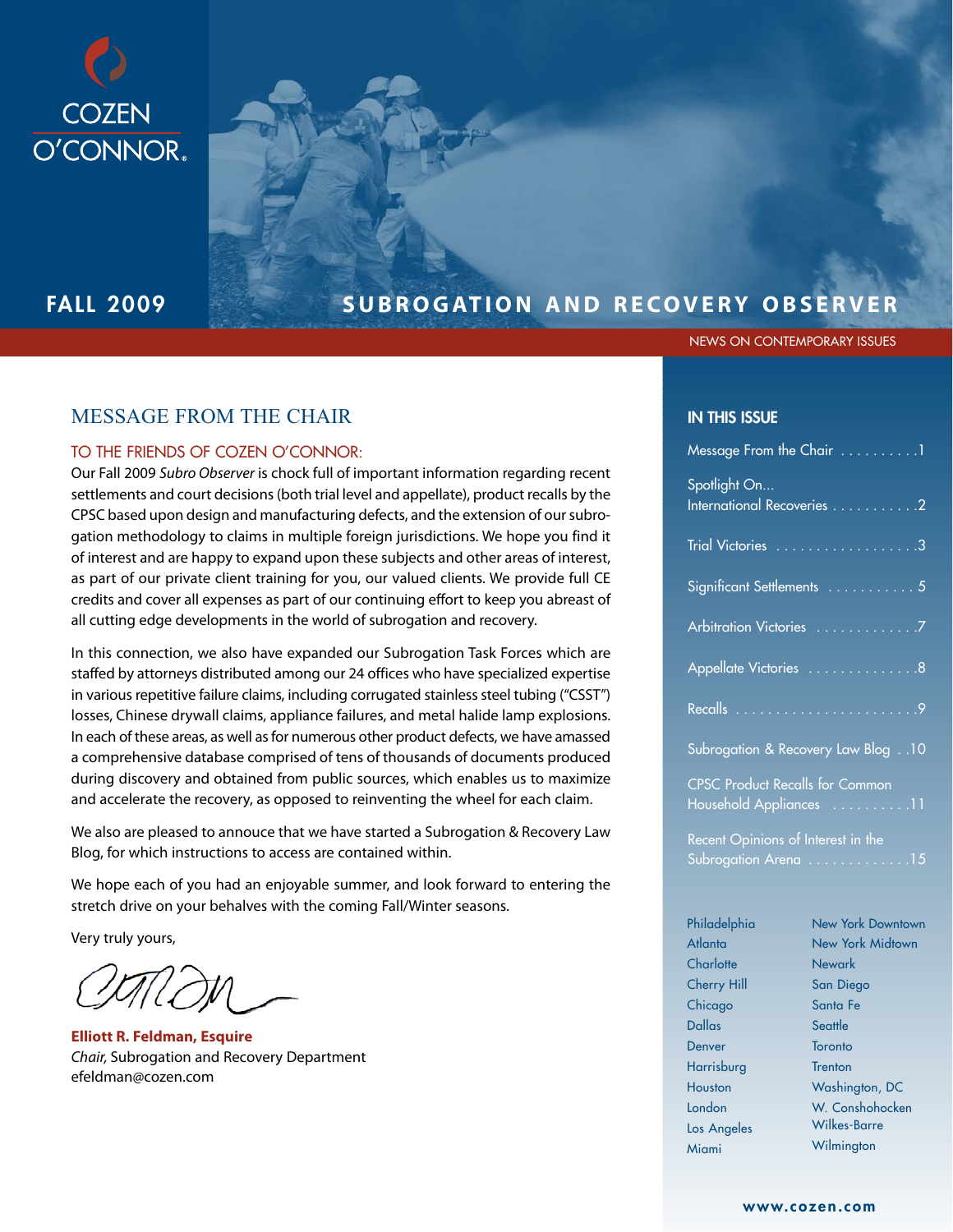NEWS ON CONTEMPORARY ISSUES

## SPOTLIGHT ON….INTERNATIONAL RECOVERIES

*In addition to the recoveries highlighted below, we have also recently settled cases in Brazil, Columbia, France, Taiwan, Russia and a confidential eight figure settlement in Iraq from our offices here and in conjunction with our international offices in London and Toronto.*



#### TERMINAL RECOVERY… IN GERMANY

Peter Rossi of the Philadelphia Office in our Atlantic Region was able to settle a significant claim for AIG and Zurich in a loss occurring in an occupied passenger terminal at the airport in Düsseldorf, Germany. Tragically, seventeen people were killed and sixty-two were injured. The fire began

at 3:31 p.m. and was declared under control approximately four hours later. The National Fire Protection Association prepared a fire investigation summary regarding the fire as it was one of the worst fire related tragedies of the year.

The fire was believed to have been caused by a welder igniting hidden construction materials and our theory of liability was based on negligent construction and code violations. AIG and Zurich had insured a company that went out of business during the lengthy time the case was pending in the German courts. The insured provided several services at the airport, including servicing airplanes and handling baggage. A significant part of the claim was the loss of a contract with the Air Force for servicing its equipment. The insured had only a few months of operational history so the business interruption claim was difficult to articulate and prove. Despite these issues and numerous competing claims, Peter was successful in settling the case for \$1.25 million (Euros).



### ADVERTISING A SETTLEMENT … IN ENGLAND

Natalie Cooksammy of our London Office recently obtained a \$660,000 settlement on behalf of Chubb U.K. Chubb insured an advertising agency that was a tenant in a commercial building. In April 2004, the landlord decided to refurbish the building,

including performing mechanical and electrical work on the

roof. In August, there were heavy rains that caused water damage throughout the area, including the insured's building. Natalie pursued an argument that the roof had been negligently designed and had been damaged by contractors carrying out the renovation work. The case was vigorously contested and included extensive expert evidence on both sides. The recovery is approximately two-third of the replacement cost loss paid by Chubb.



#### BRACE YOURSELF FOR A RECOVERY IN MEXICO

Blanca Quintero of the San Diego Office in our Western Region, with the assistance of local counsel in Mexico City, was able to obtain a recovery for our client Marriott International. The case involved a significant release of water at a Marriott property in

Mexico City. A contractor was performing HVAC work when it improperly removed one of the support braces to a fire sprinkler pipe. The loss of support to the pipe caused it to break and discharge water which flooded the hotel ballroom.

Blanca was able to recover \$180,000 of the \$235,000 loss on a pre-suit basis.



#### LOSSES IN TRANSIT...ALL OVER

Rob Phelan of the New York Office in our Atlantic Region was successful in recovering on three transit losses originating in three different countries: computer chips in transit from Belgium to Germany; grapes travelling from Chile to the United States; and clothing shipped from the Dominican Republic to

Robert W. Phelan

the U.S. Rob was able to resolve all of the claims from his office in New York City.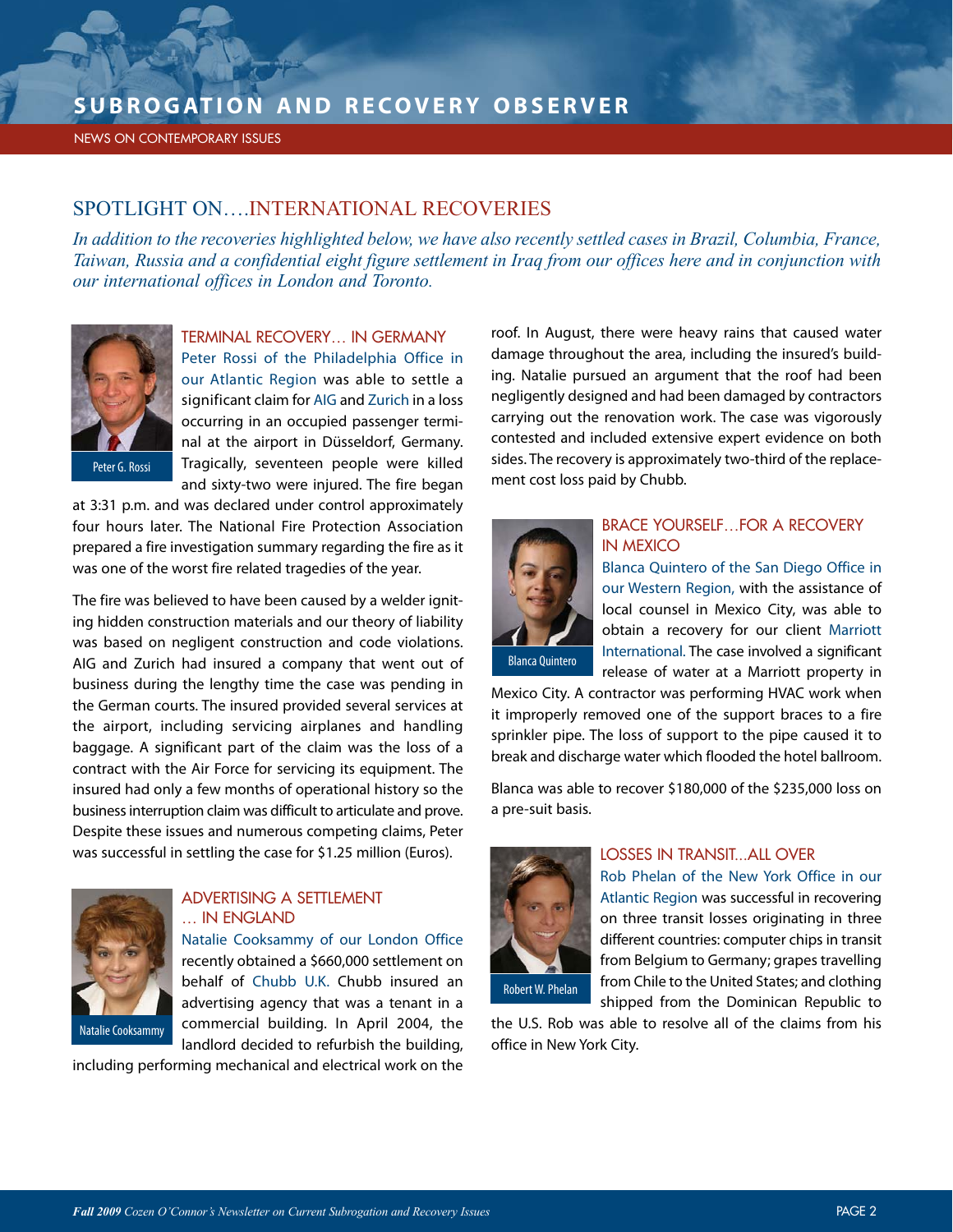## TRIAL VICTORIES



# START SPREADING THE NEWS…

Bill Clark of the Philadelphia office in our Atlantic Region obtained a plaintiff's verdict in Pennsylvania state court in the amount of \$620,000 in early 2009. With interest for delay, the judgment exceeded \$800,000.

William N. Clark, Jr. The case arose out of a fire in February 2000 Thomas M. Regan David D. Brisco at the Southampton Estates Retirement Community in Bucks County, Pennsylvania. The fire spread from the living room of an apartment into the attic and down the common area hallway. The living room in the unit was protected by a sprinkler head located approximately seven feet from the point of origin. Our cause and origin investigators and the local fire officials believed that the fire was electrical in nature. The sprinkler system failed to activate and the fire thus spread throughout the building, causing damage in excess of \$720,000.

We filed suit against two fire protection inspection companies claiming that both had failed to properly warn the insured that the sprinkler system contained significant scale and rust that obstructed the flow of water and prevented the heads from discharging water as designed. The two sprinkler companies were hired to conduct annual sprinkler inspections required by NFPA 25.

The defendants argued that they notified the insured on three separate occasions that the sprinkler system required periodic internal inspections to identify and remove any obstructions. One defendant had sent a letter to Southampton Estates two years before the fire warning of "potential obstruction problems" and recommending an inspection for such obstructions. While the insured admitted receiving notifications, Bill argued that the previous notices were ineffective to inform the insured of the potential hazards and dangers of not conducting an internal inspection of the system and instead essentially were marketing pieces. The jury agreed with Bill and rejected the defendants' arguments.

After one week of trial, the jury found the defendants 85% at fault and the insured 15%. The jury awarded 100% of the claimed spread damages of \$720,000 and the Court molded the verdict to reflect the reduction for comparative fault. The highest offer before trial was \$150,000.



Farmer's Insurance Group.

#### CANON FIRE…

Tom Regan and David Brisco of the San Diego Office in our West Region obtained a hard fought jury verdict on liability after six weeks of trial in California state court for

A fire in the insured's commercial strip mall during the early morning hours of September 12, 2006 caused approximately \$860,000 in damage. Our fire investigators believed the fire had originated in a six-year old Canon copy machine which was plugged in, but not turned on at the time of the fire. Through detailed analysis and testing, we concluded that the fire started in the power supply board that remained energized even when the power switch was in the "off" position.

As is often the case when manufacturers are defending their products, the case became extremely contentious. Tom and David had to file motions to obtain the relevant documents in discovery with the manufacturer claiming that the copy machine had been made in Japan and that it had no information about the power supply board. Tom and David located an exemplar power supply board and, through extensive metallurgical testing, we were able to reconstruct the failure mode. The defendant filed numerous motions, including one on the eve of trial seeking to continue the trial to add experts and conduct additional testing.

The defendant continued to conduct testing even during the start of trial which it attempted to introduce into evidence. Tom and David had to conduct four expert depositions out of the presence of the jury during trial while the judge considered the defendant's motion. Eventually, the Court excluded evidence of this additional testing based upon information uncovered by us that Canon had failed to disclose relevant information during the discovery process.

The jury of twelve voted unanimously to establish liability on the part of Canon based upon negligence and products liability. No offer to settle the case ever had been extended by Canon. The damages phase of the trial is being scheduled.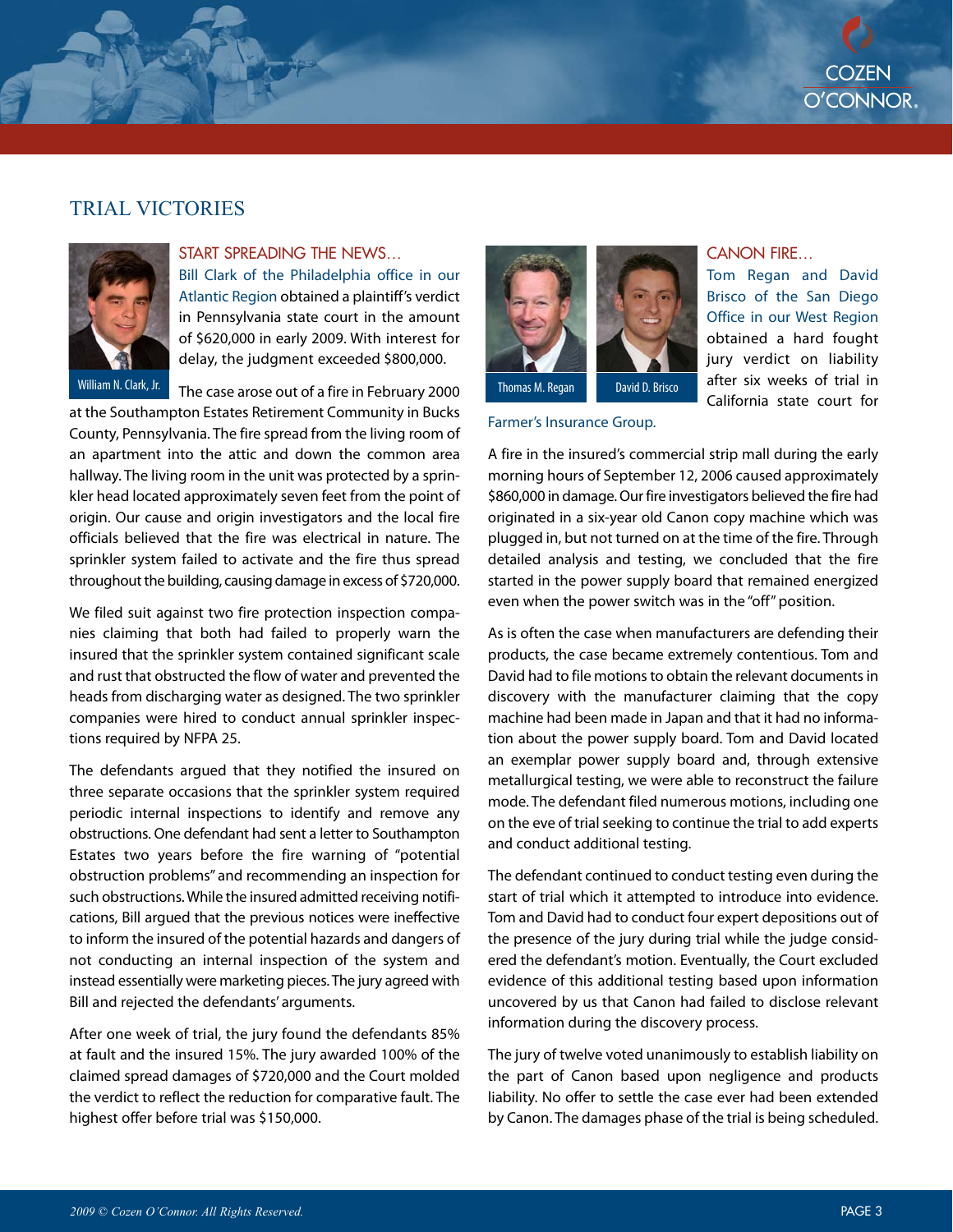#### NEWS ON CONTEMPORARY ISSUES



#### DEFECTIVE BY DESIGN…

Mark Utke of the Philadelphia Office in our Atlantic Region obtained a favorable jury verdict on behalf of Liberty Mutual following a 10-day trial in New York federal court. The verdict, with interest, was in excess of \$845,000. Mark E. Utke Paul R. Bartolacci

This product liability action arose from a February 2005 fire in an unoccupied vacation home in East Hampton, New York. Mark was able to convince the nine member jury that a twenty-year old electric space heater caused the fire as a result of a defective design by the manufacturer. The space heater was located in the crawlspace of the home that required supplemental heat to keep water pipes from freezing in cold weather. Despite operating without incident for over two decades, Mark established that the ignition of the fire was initiated by the failure of the heater's fan motor, which started a sequence of events within the heater that led to the cycling of the high-limit switch, a safety device only intended to operate when an over-temperature condition occurs. The high limit switch failed in a closed position, which allowed the heating element of the unit to enter into a thermal run-away condition and ignite surrounding combustibles. The jury found that the 20-year-old heater was defectively designed in that it failed to incorporate a one-time thermal fuse for the purpose of shutting down power to the unit in the event of an over-temperature situation which would have prevented the runaway condition that led to the fire.

# "The jury found that the 20-year-old heater was defectively designed in that it failed to incorporate a onetime thermal fuse."

Before and throughout trial, the manufacturer maintained that its heater did not cause the fire and took a no-pay position, in part, because no other claims of fire had ever been made against the model heater with over 135,000 units placed into service since 1982. Mark convinced the jury otherwise. The jury deliberated for only two hours before finding unanimously for our client in the amount of \$625,000 with an additional \$220,000 in pre-judgment interest under New York law.



#### GREEN ACRES IS THE LIFE FOR ME…

Paul Bartolacci of the Philadelphia office in the Atlantic Region obtained a \$3.5 million dollar verdict on behalf of Thunder Valley Farm in Pennsylvania state court after a twoweek jury trial.

The case arose out of the activities related to the expansion of Thunder Valley Farm in Chester County, Pennsylvania, a second generation dairy farm that has been operating since 1944. In 2003, the farm expanded operations from 200 milking cows to 600 milking cows. The expansion included the construction of new facilities, including water distribution and waste removal systems. Shortly after the expansion, milk production decreased and herd health issues increased. After consulting with his veterinarians, the farmer looked at the water that was being supplied to the cows for drinking. This water was stored in a 31,000 gallon underground tank. In 2006, the farm found that there was a crack in the underground PVC pipe that carried waste water to a different part of the facility. This gray-water filled a trench adjacent to the underground drinking water tank and, because of the small welding deficiency in the tank, the graywater was able to leak into the tank that was pumped to the cows for drinking.

Cozen O'Connor was retained by Thunder Valley Farms six months after the water problem was discovered and the plumbing and welding deficiencies corrected. Paul filed suit against the plumbing contractor who installed the PVC piping and the welding contractor who made the piping connection to the tank. We claimed that the cows' intake of drinking water containing the mixture of gray-water led to losses in milk production, increased herd health issues and decreased reproduction which caused the farm to incur additional expenses in order to continue its internal herd growth. At trial, Paul presented opinion testimony from the farm owner, veterinarians, a water quality expert, a geologist, a metallurgist, and a mechanical engineer.

The defendants argued that the losses were not the result of any gray-water making its way into the drinking water system. Rather, the defense position was that the losses, if any, were a result of normal growing pains associated with the expansion of a dairy farm from 200 to 600 cows, including bringing new cows into the milking herd; management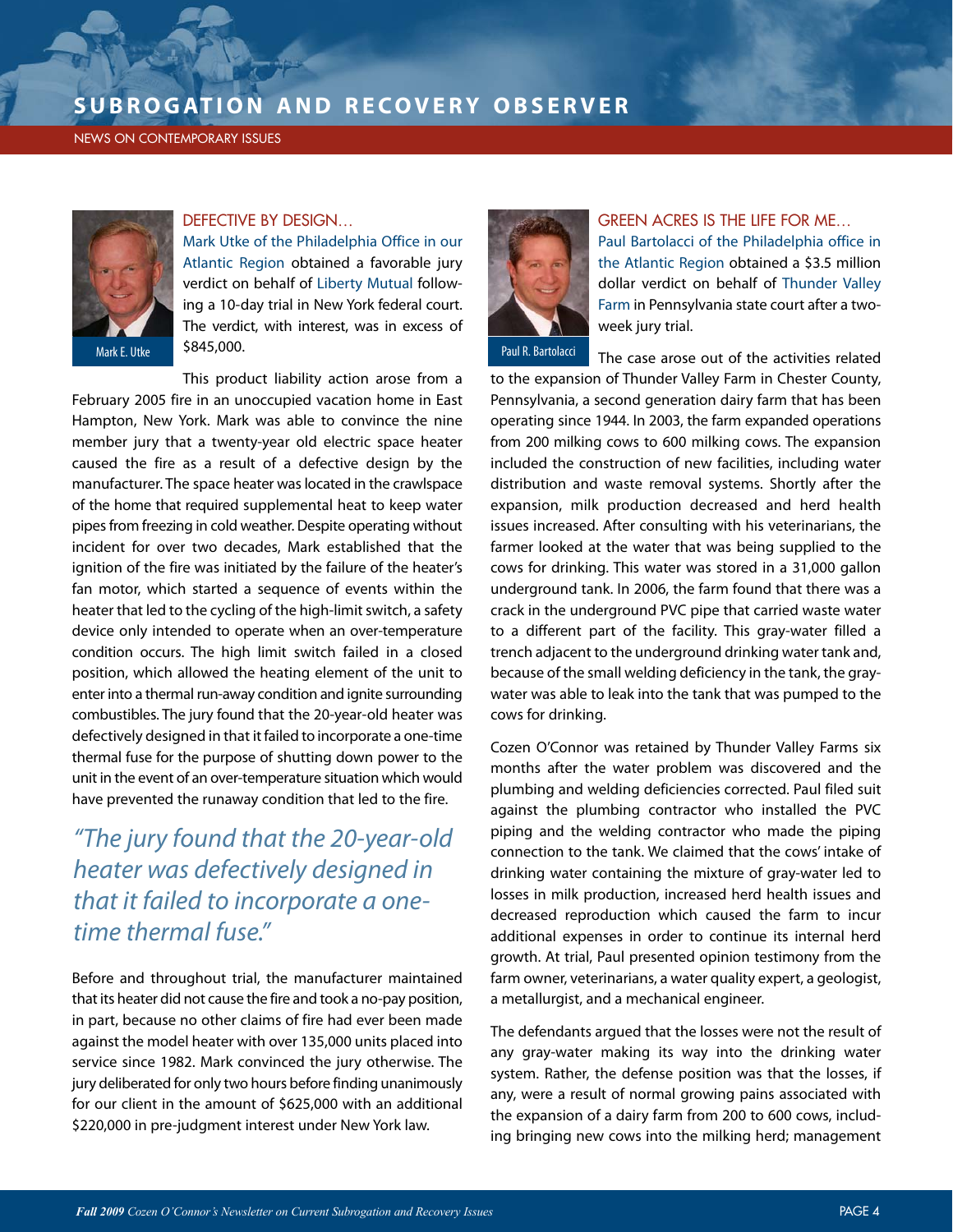issues; use of new equipment; feed deficiencies; and a host of other management and operational issues. In addition, the defense argued that the amount of gray-water that infiltrated the 31,000 gallon tank was so diluted before it made its way to the drinking bowls that it was inconsequential. The defendants presented testimony from a veterinarian that cows have an ability to "detoxify" organic contaminants so that it would not affect any milk production. The witnesses on

behalf of the defense included a veterinarian from the Ohio State School of Veterinarian Medicine and a Farm Management Professor from Cornell University.

After deliberating over four hours following two weeks of testimony, Thunder Valley Farm was awarded \$3.75 million dollars, including pre-judgment interest. The highest offer before trial was \$250,000.

## SIGNIFICANT SETTLEMENTS



HIGH WATER MARK… Mark Anderson and Megan McFarland of our Seattle office in the Northwest Region obtained a \$5,000,000 settlement on behalf of RSUI for a water damage claim in Hawaii.

The loss occurred on October 30, 2004 when ten inches of rain fell on the Island of Oahu. The rain collected in a stream that rapidly grew to create a 14-foot deep wall of water, moving at a rate of 5,200 cubic feet per second, which crashed into a bridge extending above the stream. The bridge diverted a 4 foot deep wall of water into an adjacent road leading to the campus of the University of Hawaii. That wall of water resulted in substantial flood damage to the university (the water was so deep on campus that the police had to prevent students from using inner tubes on the water).

Mark was able to locate a stream maintenance plan developed by the City and County of Honolulu, which recommended that the City perform regular dredging and maintenance at the bridge to maintain flow capacity. The plan was never followed by the City, resulting in a reduction of hydraulic capacity under the bridge of approximately 40% due to the build-up of silt and debris. We thus brought suit against the City and County of Honolulu as subrogee of the University of Hawaii.

The case was vigorously contested with extensive and highly technical discovery involving hydrological studies and related forensic issues. Thirty days before trial, with several Motions for Summary Judgment pending, Mark and Megan were able to obtain the \$5,000,000 settlement.



#### TORCH STONE…

Jim Cullen and Mark Utke of our Philadelphia office in the Atlantic Region obtained a \$3,000,000 settlement for Chubb which represented the defendant's liability limits. The settlement was obtained in less than one year.

James P. Cullen, Jr.

The loss occurred at the compound of an extremely wealthy individual in Westport, Connecticut. The primary residence was being renovated and the renovations included installation of a flagstone patio. The stone mason was "thermalizing" the exterior edge of the flagstone to give it a rough, natural appearance. Instead of a grinder being used to rough up the edge, the mason used a torch that we contended had caused the fire.

The defendant contractor contested liability, pointing out that the flagstone was several feet from the home, and that the contractor remained onsite for one hour after completing his work without any indication of a fire. The total loss was approximately \$4.3 million dollars. The defendant also argued that there should be substantial deductions from the loss amount based upon a number of factors. The primary arguments were that the home was declared a total loss even though post-fire photos and inspections demonstrated primarily smoke damage; the loss was paid on a replacement cost basis, and the defendants argued that the measure of recoverable damages in tort claims is diminution in market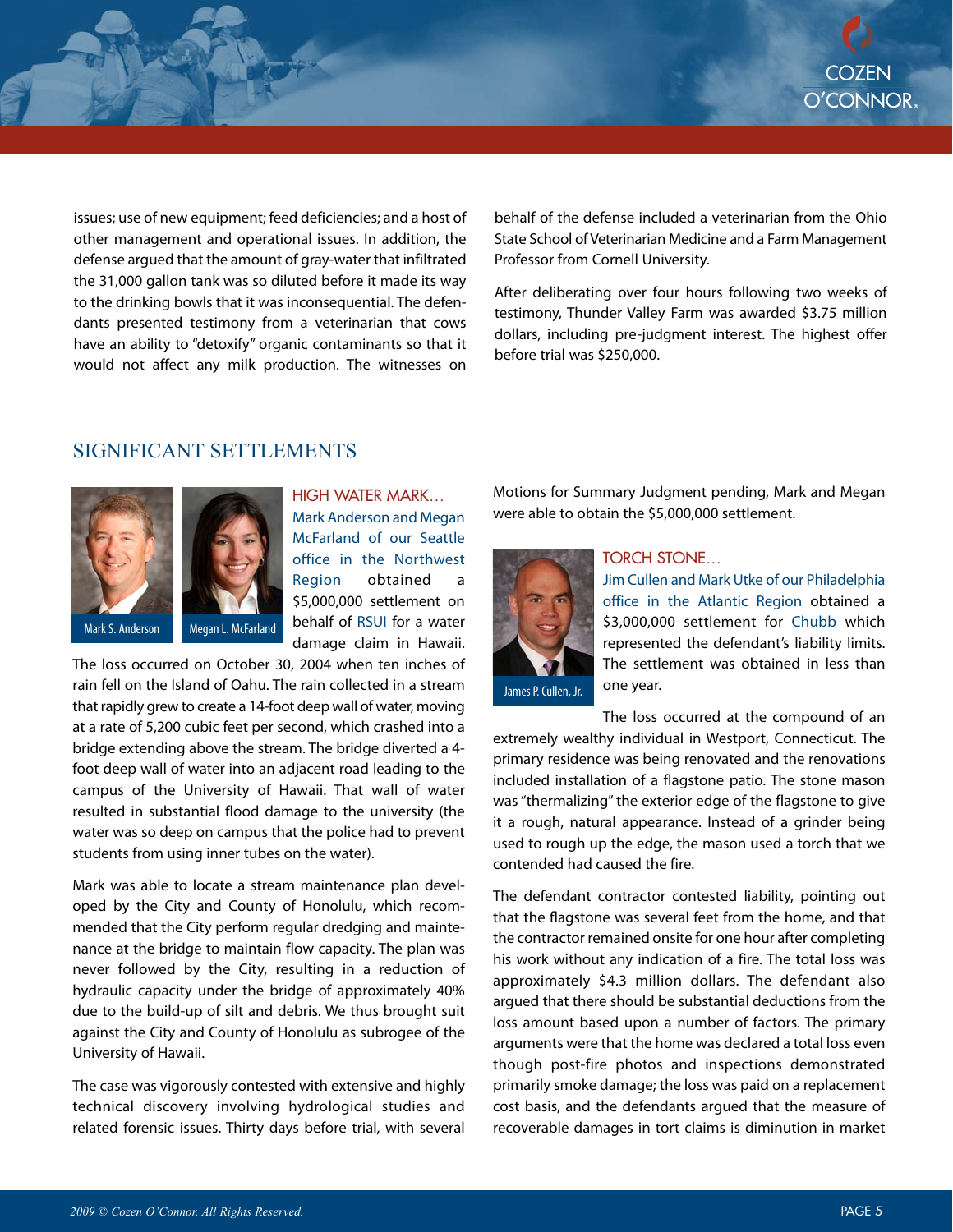#### NEWS ON CONTEMPORARY ISSUES

value; the general contractor had a 30% markup, allegedly well-above conventional prices; and the additional living expense payment consisted of renovations and improvements to the insured's guest home so that the insured could live there during the rebuilding of the primary residence.

Jim and Mark were able to convince defense counsel to tender the defendant's \$3,000,000 policy limits in very short order by aggressively pursuing discovery while keeping settlement negotiations active.





Part of the payment was in Canadian dollars because the claim was being paid by a Canadian liability insurer for a loss in Texas.

"The subcontractor violated the installation specifications by spraying the insulation in an extremely thick application, rather than thinner layers with adequate cure time between applications, as required."

RSUI insured a mansion owned by another extremely wealthy insured. The home included 17,500 square feet of living space and was situated on five acres. The home was undergoing a \$12 million dollar renovation when the fire occurred. The insured was serving as the general contractor through a separate corporation owned by the insured. At the time of the fire, a subcontractor was applying polyurethane spray foam insulation. The subcontractor violated the installation specifications by spraying the insulation in an extremely thick application, rather than thinner layers with adequate cure time between applications, as required. We initially pursued a claim against the responsible subcontractor who



misapplied the product. We settled for the subcontractor's policy limits of \$1,000,000 and then filed suit on behalf of RSUI against the manufacturer of the foam insulation on the basis of inadequate warnings and instructions. The insured/GC intervened in the suit, seeking damages in excess of \$30,000,000 under the Texas Deceptive

James I. Tarman, Jr.

Trade Practices Act. Steve and Jim were able to negotiate an additional settlement of \$2,750,000 (Can) for RSUI with the approval of the insured which continued to prosecute its uninsured claims against the manufacturer.

#### GRINDING OUT A SETTLEMENT…

Paul Bartolacci of our Philadelphia office in the Atlantic Region and Jim Tarman of our Chicago office in the Midwest Regional Office teamed up for a \$1.3 million dollar settlement on behalf of our clients Liberty Mutual and Chubb. The case involved a fire at a manufacturing facility in Indiana. The fire arose in a machine used to grind steel bits into tools. An oil-based lubricant was used as part of the cutting operation, which we determined had been ignited when the grinding machine overheated.

Our insured performed several substantial modifications to the equipment, including rewiring, so that the mist extractor for the lubricant would continue to run even if overheating occurred and an on-board fire extinguisher discharged. Doing so essentially bypassed a safety switch to provide for a continued pneumatic pressure and the continued operation of the machine, notwithstanding activation of the safety switch.

Despite this allegation of comparative fault, Paul and Jim were able to develop a persuasive case that involved design defects and negligent maintenance by the defendant manufacturer/installer. The \$1.3 million dollar recovery was almost 100% of the defense evaluation of our damages.



### CHIMNEY SWEEP…

Jack Slavik of our Seattle office in the Northwest Region obtained a pre-suit settlement representing approximately 95% of the ACV damages on behalf of USAA.

The initial fire investigator believed that the fire was related to faulty installation of a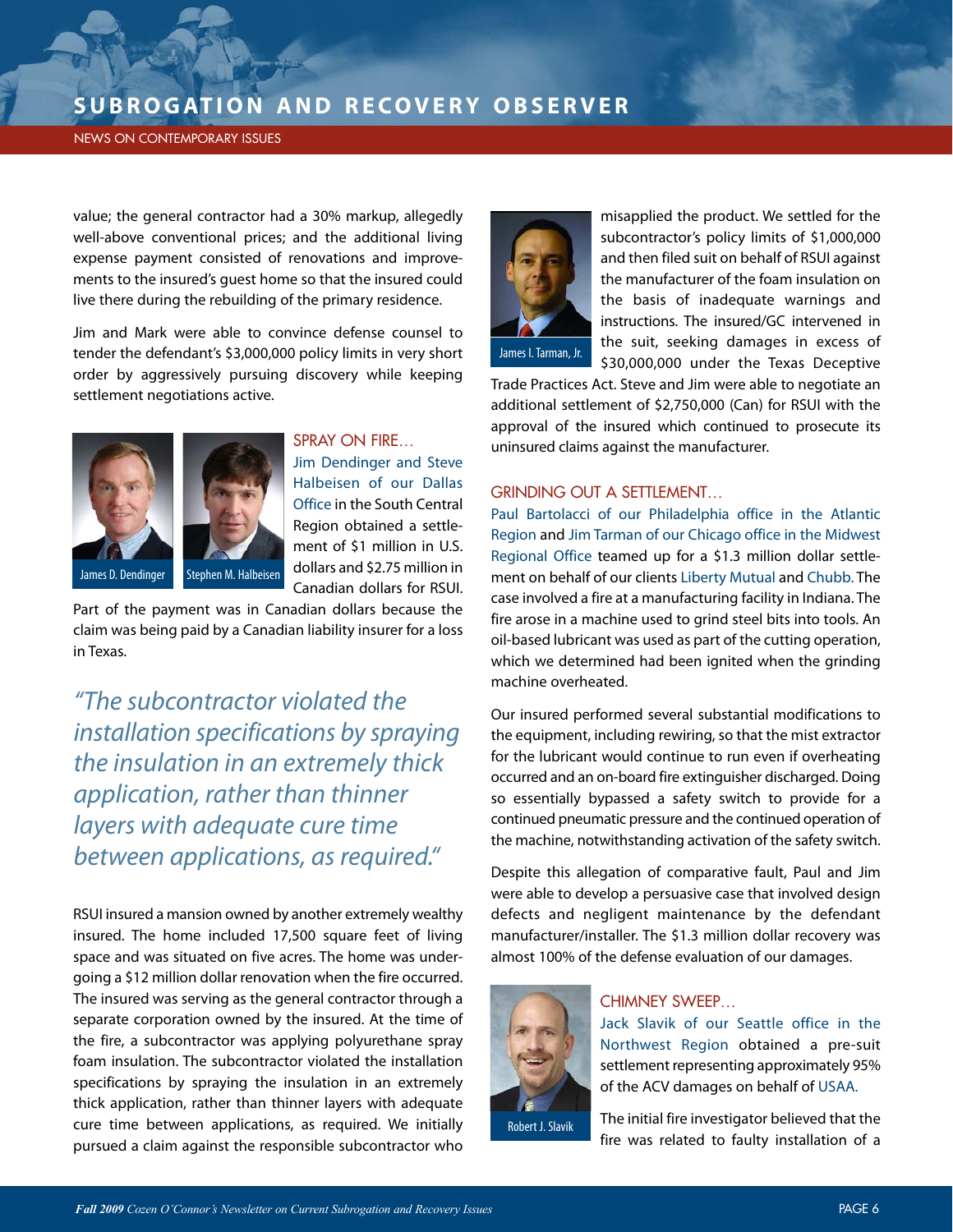wood burning stove. We conducted additional investigation and determined that the installer, Cascade Chimney, had performed unauthorized modifications in connection with the installation of the stove which allowed hot gases to escape, which ultimately ignited nearby wood framing. The stove had been installed four years before the fire when the house was owned by a former owner. The insured purchased the home and moved in approximately a year before the fire.

The defendant installer argued that in the four years following installation, the chimney had been dislodged by the owners during cleaning, and when roofing work was done. We tracked down the former homeowner and obtained a statement rejecting those assertions. We also conducted a series of tests of the evidence to establish that our scenario was scientifically correct.

On the eve of the expiration of the statute of limitations, the case was resolved without suit being filed in the amount of \$232,500.



#### STORM SURGE…

Steve Halbeisen and Suzanne Radcliff of our Dallas office in the South Central Region obtained a highly favorable settlement on behalf of Chubb. The claims arose out of virtually identical incidents that damaged the insured's tunnel boring machine at a sewer relief project in Houston, Texas. The

first loss occurred on June 19, 2006 during a storm that produced almost ten inches of rain. The insured was in the process of tunneling a 120-inch diameter storm sewer line that

intersected with an existing 60- inch diameter waste water sewer line. The general contractor cut a large section of the waste water line and installed a new bypass running underneath the storm sewer line. On the date of the loss, heavy rains overwhelmed the waste water treatment facility downstream of the project, which eventually discharged out of the concrete junction box within which the bypass was being constructed. As a result, the tunnel boring machine was submerged in water. The total damages were approximately \$1.5 million dollars.

Before the repairs were completed, another discharge event submerged the same machine on October 16, 2007 causing an additional \$327,000 in damages.

We filed suit against the general contractor. The theory against the general contractor was its failure to have properly designed the concrete junction boxes and to have anticipated the discharge of waste water under heavy storm conditions. The general contractor blamed the City of Houston (which was immune from suit) as well as two engineering firms with whom it had worked. The GC also alleged that the insured, a contracting company, had significant comparative fault because it had removed the backfill which had been placed on top of the concrete junction box lids.

A month before trial was scheduled to start, the GC made a demand upon the insured for its defense costs per a written subcontract between the companies. We were able to negotiate a confidential settlement which included a complete release of all claims, including the indemnification claim for defense costs.

#### ARBITRATION VICTORIES



#### REAR ENDER WINDS UP AS ARBITRATION TENDER…

Howard Maycon and Mike Partos from our Western Regional Office in Los Angeles obtained a \$508,000 binding arbitra-

tion victory for Lexington Insurance Company and Gregg In

Situ, Inc. Gregg is a nationally renowned geotechnical soil sampling company that sustained a loss when one of its mobile labs was totaled in a rear-end highway collision while being transported. Lexington provided the property insurance on the trailer and paid \$150,000 following the loss. We also represented Gregg for its uninsured business interruption loss resulting from the accident and loss of use of the mobile trailer.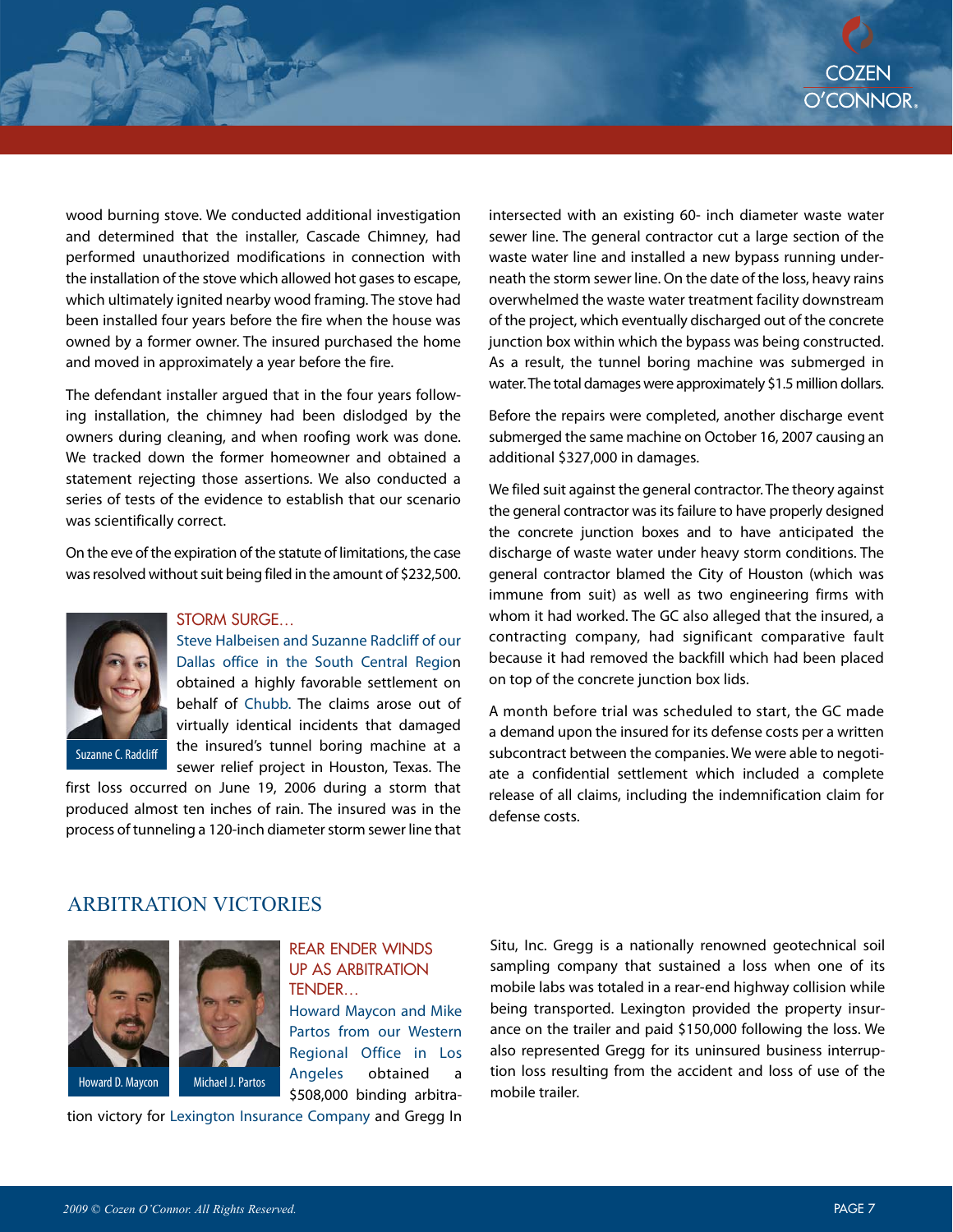#### NEWS ON CONTEMPORARY ISSUES

Howard and Mike filed suit in Gregg's name for the entire loss. The defendant contested causation and liability and both sides retained accident reconstruction experts to assist in proving their cases. We also had to present a complex business interruption claim that included issues such as seasonal earnings, growth trends of the company, and dealing with lost profits company-wide as the insured had multiple offices.

Before the binding arbitration, the defense offered \$160,000 to resolve the matter, which it contended was a case where a defense verdict was likely. Two days before the binding arbitration, while our team was in route to San Jose, California for the hearing, defense counsel increased the offer to \$180,000.

At the arbitration, testimony was elicited from nine witnesses, including drivers of the vehicles, an eyewitness, a California highway patrol officer, accident reconstruction experts, and economists. In his 10-page decision, the arbitrator cancelled out the dueling accident reconstruction experts and relied upon the eyewitnesses to establish liability in our clients' favor. In awarding lost profits in an amount more than double the value of the vehicle, the arbitrator cited Mark Twain's famous line about "lies, damn lies, and statistics."

#### ALL WET…

John Reis of the Charlotte office in our Southeast Regional Office recently obtained an intra-company arbitration award on behalf of Zurich for \$500,000 on a claim of \$650,000.



The claim involved water damage from rain intrusion into a sporting goods store insured by Zurich. The rain leaked through a temporary roof installed by a contractor. The temporary roof had been installed above a new addition to the insured's store during construction. The insured's goods, primarily football jerseys, were stacked in shelving

against a temporary wall that separated the existing structure from the new addition. The insured was the tenant of the building and its lease with the landlord had a subrogation waiver between the landlord and tenant.

The roofing contractor was the only target, but it contested liability on a number of grounds, including a contention that the roof system was known by the insured to be temporary in nature, and thus the insured assumed the risk of storing goods in the new addition, as opposed to moving its goods back into the existing structure under the permanent roof. This argument had potential in light of the 3-day long rain storm that caused the loss. John effectively countered this argument by proving that a sheet metal brace was used to support the temporary roof rather than steel, which allowed the roof structure to move during a storm with heavy winds.

### APPELLATE VICTORIES

In our Summer 2008 Volume, we reported that Paul Bartolacci of our Philadelphia Office in the Atlantic Region received a plaintiff's verdict in the amount of \$1.5 million in Ohio state court following a three-day jury trial for Liberty Mutual.On July 31, 2009, the liability verdict and damage award was affirmed in the Ohio Court of Appeals.

The cased involved a fire that occurred on January 20, 2006 in a building owned by Liberty's insured. A tenant in the building manufactured a line of incense sticks and a fire started near the incense stick manufacturing area and spread throughout

the building, causing the building to be a total loss. Paul successfully convinced the jury that the tenant was negligent, violated fire and safety codes, acted with gross negligence and willful and wanton misconduct, and proximately caused the fire. The jury also found that D&J breached its lease with the insured.

On appeal, D&J raised several issues. In addressing them, the appellate court held that gross negligence and willful and wanton misconduct would prevent a waiver of subrogation clause from insulating the tenant from liability. In addition,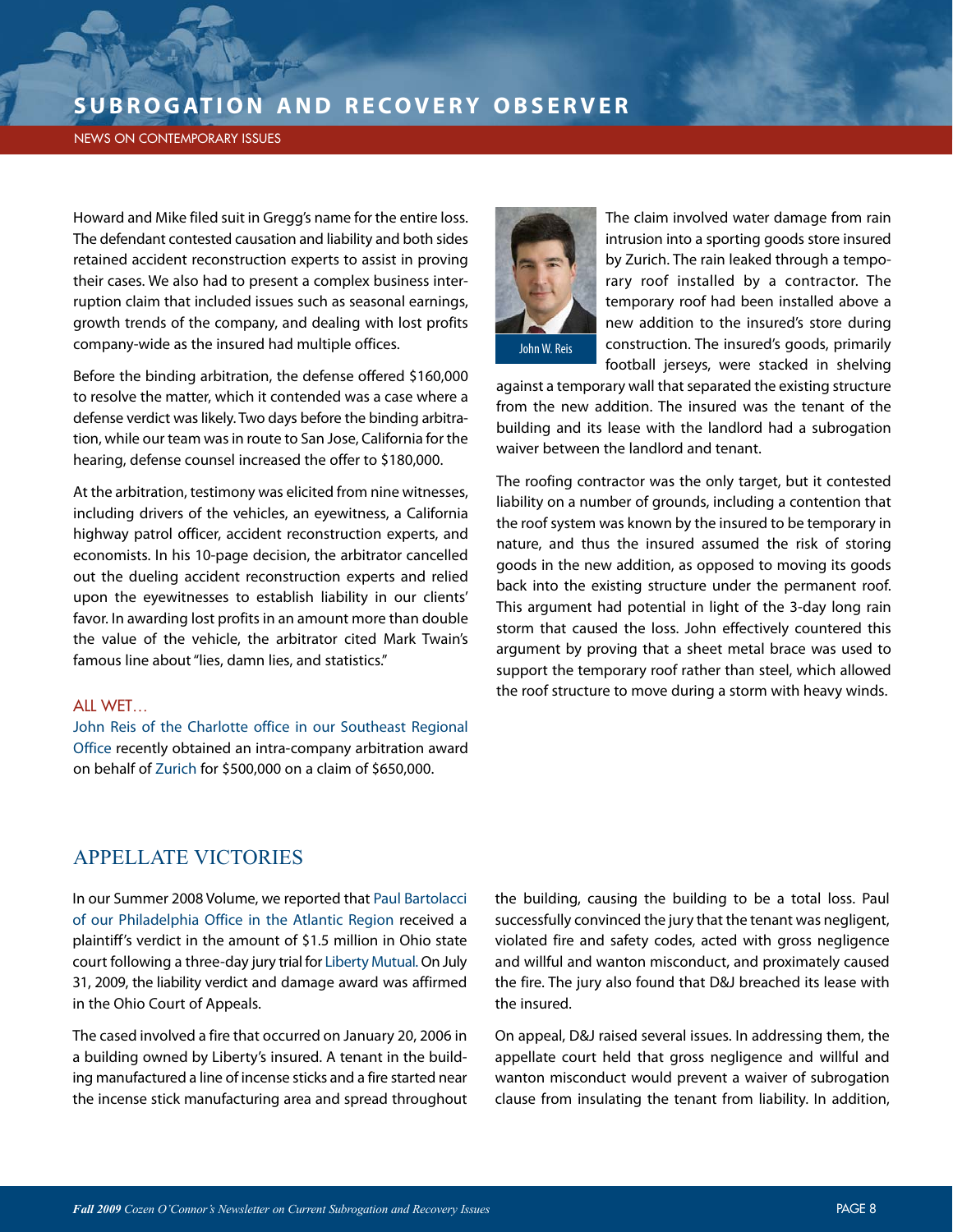the Court noted that the defendant tenant violated the terms of the lease by failing to comply with fire codes and, therefore, could not rely on the waiver. With respect to damages, the defense had contended at trial that the county tax assessment set the ceiling for any value on the building loss. The Court of Appeals rejected that argument.

The Court affirmed the judgment of the trial court in the amount of \$1,555,708.18. Paul had cross-appealed because the trial court dismissed a claim for pre-judgment interest without holding a hearing. The Court concluded that "substantial justice was not done with respect to Ohio Casualty's Motion for Pre-Judgment Interest"and remanded that issue to the trial court.



We also reported in our Summer 2008 Volume that Kevin Carahar of our Chicago Office in the Midwest Region obtained a verdict in May 2008 in Illinois state court on behalf of Fireman's Fund Insurance Company for \$3.3 million dollars of which FFIC's share was 43%. An unidentified arsonist had stolen a car and eventually left it in the shipping

area of an industrial building in Chicago. He then set the car on fire and the fire spread to a wood loading dock in the building of origin, eventually igniting an adjacent building owned by our client's insured. We asserted negligent maintenance and operation of the sprinkler system in the building of origin had caused the uncontrollable spread of the fire. The trial court then granted the defendant's motion for a new trial on the basis of an inconsistent verdict (the jury had found the defendant tenant liable while finding the owner, who also was the principal of the tenant, not liable). In a decision dated August 21, 2009, an Illinois Appellate Court affirmed the jury verdict, and reversed the trial court's order for a new trial.

The Appellate Court found that Illinois law recognized a duty with regard to damage caused by the spread of fire from one parcel of property (or part of property) to another. The Court also recognized that while the tenant was under no duty to prevent the criminal arson which started the fire the defendant was sued for its failure to maintain and operate a proper fire suppression sprinkler system in the building. In addition, the Court was not persuaded "that this duty runs only to those whose property is 'immediately adjacent' to the defendant's property." Other allegations of error raised by the defense were rejected by the Illinois Appellate Court which remanded the case to the trial court for entry of judgment on the jury's original verdict.

### RECENT RECALLS

During late 2008 and 2009, a number of manufacturers announced significant recalls of products due to fire hazards. The National Highway Traffic Safety Administration announced that the possibility of engine fires had prompted General Motors to voluntarily recall nearly 1.5 million passenger sedans manufactured between 1997 and 2003. The recall covers certain mid and full-sized passenger sedans under GM's Chevrolet, Buick, Oldsmobile, and Pontiac brands. The affected vehicles have naturally aspirated 3.8 liter V6 engines. The problem involves a potential for oil to leak on the exhaust manifold during hard breaking. When a car operates under normal conditions, the manifold can get very hot and ignite the oil.

The United States Consumer Product Safety Commission announced a voluntary recall by Sears of Kenmore and Kenmore Elite coffeemakers. The recall involved about 145,000 units because the wiring in the coffeemaker could overheat, posing a fire hazard to consumers. Sears had received 20 reports of the coffeemakers overheating, including 12 fires, causing damage to countertops, cabinet damage, and plastic melting on the floor. The recall involves 12-cup Kenmore coffeemakers sold in black, white, and red with the following Model Numbers: 100.80006 (black), 100.81006 (white), and 100.82006 (red). The recall also involves 12-cup Kenmore Elite coffeemakers with thermal carafe (Model Number 100.90007) and 14-cup Kenmore Elite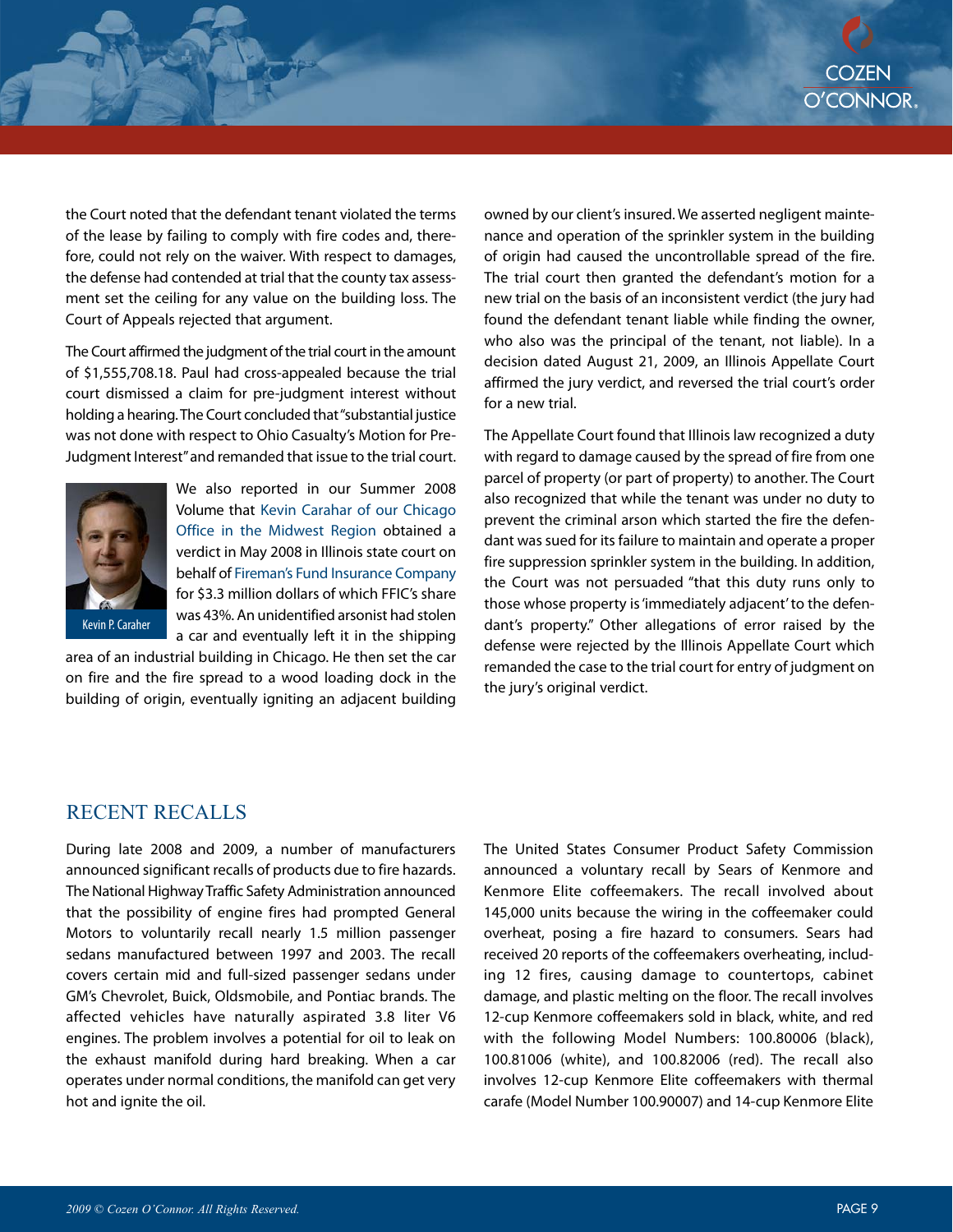NEWS ON CONTEMPORARY ISSUES

coffeemakers (Model Number 100.90006). The model number can be found on the bottom of the unit.

The United States Consumer Product Safety Commission and General Electric Company issued a voluntary recall of several models of General Electric wall ovens because of potential fire and burn risk caused by the machine's self-cleaning cycle. The recall affected GE, GE Profile, Monogram, and Kenmore wall oven brands, which could pose a fire or burn hazard to users if the wall oven door is removed and incorrectly re-attached. GE reported 28 incidents of minor property damage, mostly to kitchen cabinets adjacent to the ovens. About 244,000 ovens were involved in the recall and the company will repair affected items free of charges. The ovens were sold at home building and appliances stores from October 2002 to December 2004.

Earlier in the year, Wal-Mart issued a recall for GE toasters after consumers complained that the toaster had caused sparks or fires. Wal-Mart had received 140 reports of fires or sparks coming from toasters or reports of the toasters tripping the circuit breaker in homes. Wal-Mart warned that short circuit in the wiring could occur between the heating element and the bread cage, causing fire and electrical shock hazards for consumers.

Wal-Mart Stores, in conjunction with the CPSC, also recalled 1.5 million Chinese-made DVD players in response to several

reports that the devices had overheated and started fires. The Durabrand DVD players, which retail for \$29.00, were affected. Wal-Mart said it had received 12 reports of fires related to the DVDs, including five that resulted in fires serious enough to cause property damage. Wal-Mart advised consumers to stop using the Durabrand players immediately and return them to the nearest Wal-Mart for a refund. The units were sold exclusively at stores from 2006 until July of 2009. Durabrand is generic brand sold exclusively at Wal-Mart.

Maytag Corporation and the CPSC recently announced the expanding of a recall the agency issued earlier in 2009 that affected 1.6 million refrigerators. The latest recall involves an additional 46,000 units according to the CPSC. The original recall was in March of 2009 and the potential hazard is caused by relay ignition, an electrical failure in the relay, the part of the refrigerator that activates its compressor, which can cause overheating and lead to a fire. The defective refrigerators were sold between September and May 2004. The recall applies to refrigerators with freezers on the side and top, but not the bottom. The brands affected by the most recent recall include Maytag, Magic Chief, Performa by Maytag and Crosley. The earlier recall addressed refrigerators with side by side and top freezers that were sold between January 2001 and January 2006.

## SUBROGATION & RECOVERY LAW BLOG

In July, we launched our Subrogation & Recovery Law Blog at www.subrogationrecoverylawblog.com. Our team of bloggers will offer commentaries and insights on current issues and developing trends in subrogation and recovery claims. The Blog will also provide an outlet for our clients to share areas of concerns and responses to our reports.

Along with our Subrogation Alerts, Subrogation White papers and our Subrogation & Recovery Observer, our new Subrogation & Recovery Law Blog enables our 150 plus subrogation attorneys, recovery analysts and paralegals in our 25 offices to provide you with important information and up-todate research on subrogation issues that confront the insurance industry. Howard Maycon of our Los Angeles Office is Editor of our Blog with our Blog Task Force comprised of attorneys from each of our regional offices.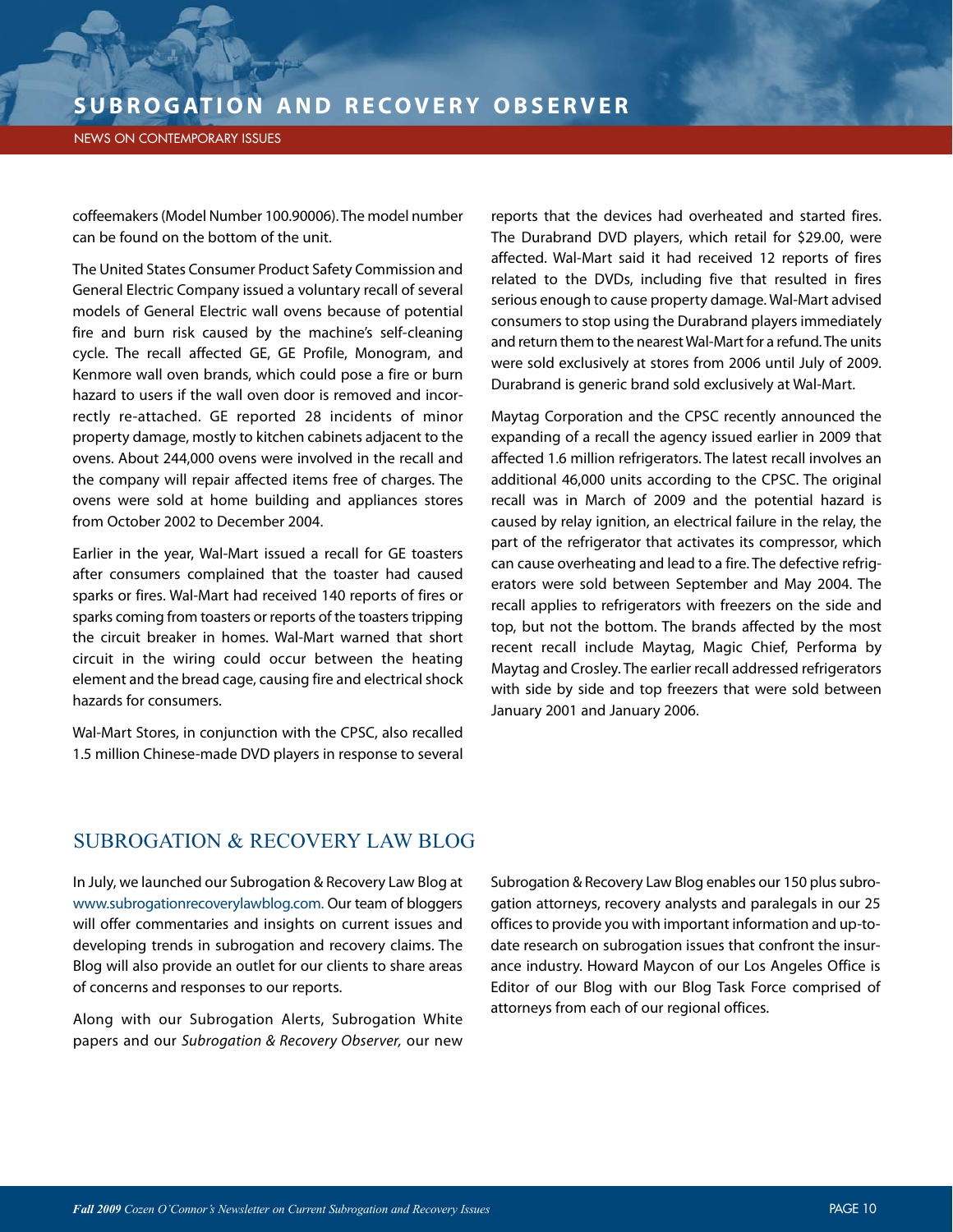## CPSC PRODUCT RECALLS FOR COMMON HOUSEHOLD APPLIANCES

Below is a listing of all of the product recalls for common household appliances issued by the Consumer Products Safety Commission since 2000. These products were recalled because they pose a significant risk of causing property damage. Anytime that you have a property loss that you believe was caused by a product, you should visit the CPSC's

website at cpsc.gov to find out whether the product in question has been the subject of a recall.

If you have any questions about pursuing a products liability action against a manufacturer, please contact Matt Noone, Chairman of the Cozen O'Connor Appliance Failure Task Force. He can be reached at 800.523.2900, or at mnoone@cozen.com.

| <b>COFFEE MAKERS</b>                                                     |                                                                            |                                        |  |  |
|--------------------------------------------------------------------------|----------------------------------------------------------------------------|----------------------------------------|--|--|
| Manufacturer/Distributor                                                 | <b>Model Number</b>                                                        | <b>Date of Recall</b>                  |  |  |
| Bunn-O-Matic Corp.                                                       | GR-10B, GR10W, B-10B, B-10W, BST-10B                                       | July 25, 2006                          |  |  |
| Bunn-O-Matic Corp.                                                       | GR-10B, GR-10W, B-10B, B10W, BT-10B                                        | June 10, 2005                          |  |  |
| Whirlpool Corp.                                                          | KCM120OB, KCM300OB, KCM120WH, KCM300WH                                     | June 2, 2005, rev'd September 23, 2005 |  |  |
| Whirlpool Corp.                                                          | KCM200OB, KCM400OB, KCM200WH, KCM400WH,<br>KCM400ER, KCM400BU              | June 2, 2005, rev'd September 23, 2005 |  |  |
| <b>Krups North America</b>                                               | 398 and 405                                                                | July 11, 2001                          |  |  |
| Eugster/Frismag AG - Jura Impressa Automatic<br>Coffee Center Espresso   | E50, E55, E70 or E75                                                       | March 30, 2006                         |  |  |
| Eugster/Frismag - C1000 Capresso Automatic<br><b>Coffee Center</b>       | C1000, model no. 152                                                       | March 7, 2006                          |  |  |
| Eugster/Frismag - Orchestro Espresso Makers                              | 889-45, 890-41                                                             | February 15, 2006                      |  |  |
| Atico International USA, Inc. - Kitchen Gourmet                          | XQ-673K                                                                    | April 6, 2009                          |  |  |
| Atico International USA, Inc. - Signature Gourmet                        | XQ-673BT and CM4193D                                                       | April 6, 2009                          |  |  |
| Sears, Roebuck and Co. - Kenmore and Kenmore<br>Elite                    | 100.80006 (black), 100.81006 (white), 100.90007, 100.90006 August 26, 2008 |                                        |  |  |
| Atico International USA, Inc. - Signature Gourmet<br>and Kitchen Gourmet | XQ-673B                                                                    | July 18, 2007                          |  |  |
| Starbucks Coffee Company Starbucks Brista Aroma                          |                                                                            | October 17, 2006                       |  |  |
| Applica Consumer Products Inc.- Black & Decker<br><b>Brand Thermal</b>   | TCM900 and TCM805                                                          | June 6, 2006                           |  |  |
| <b>ICED TEA MAKERS</b>                                                   |                                                                            |                                        |  |  |
| Back to Basics Products LLC - IT 400                                     | IT400, date code of CA1307 or CA1307-A                                     | September 13, 2007                     |  |  |
| <b>DISHWASHERS</b>                                                       |                                                                            |                                        |  |  |
| BSH Home Appliances Corp. - Bosch                                        | SHE43C, SHE44C, SHE46C, SHE56C, SHU33, SHU42,<br>SHU432, SHU43C, SHU53A    | July 11, 2009                          |  |  |
| BSH Home Appliances Corp. - Siemens                                      | SL34A                                                                      | July 15, 2009                          |  |  |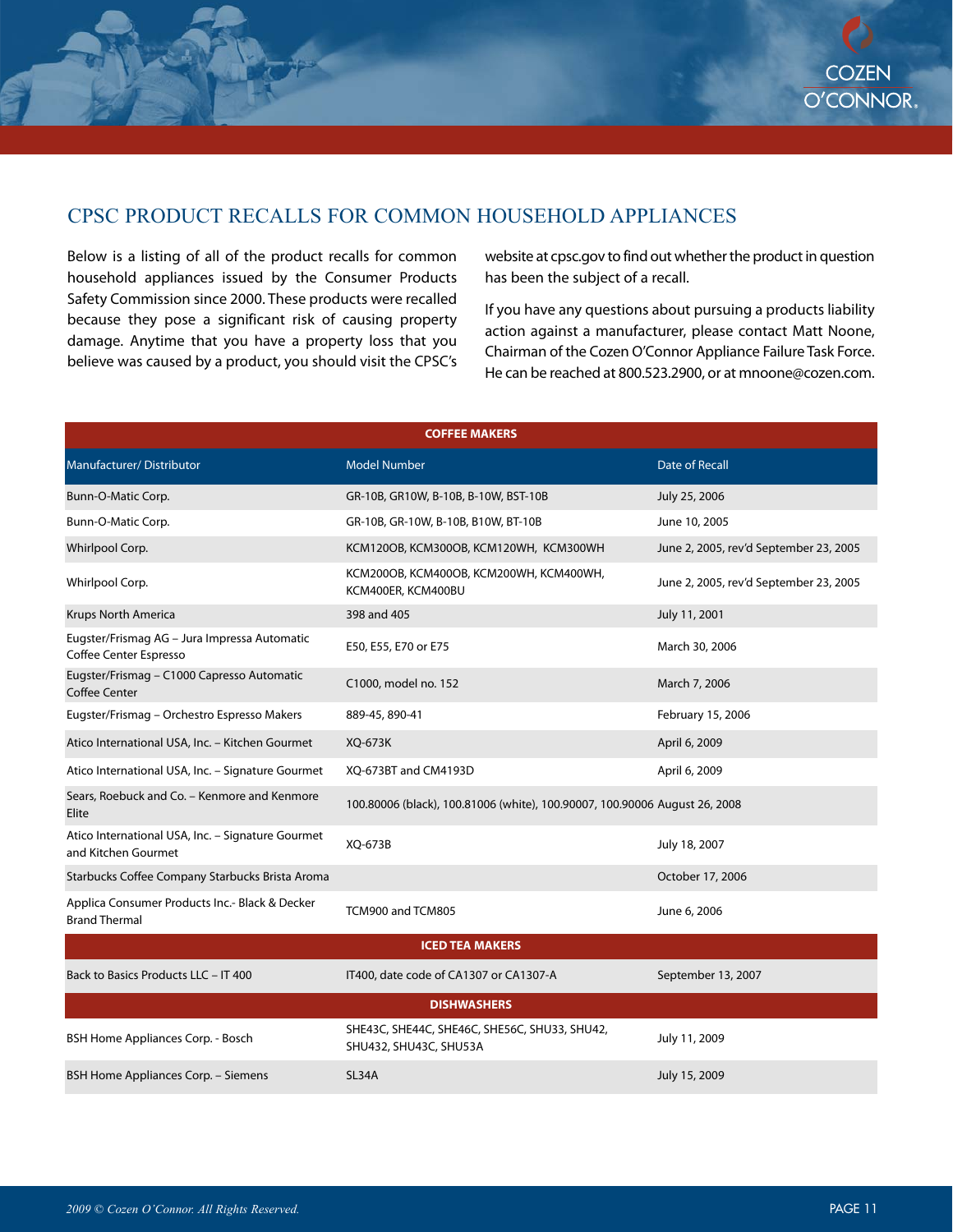NEWS ON CONTEMPORARY ISSUES

| <b>DISHWASHERS (continued)</b>                                     |                                                                                                                                                                                                                                                                                                                                                                                                                                                                                                                       |                                        |  |  |
|--------------------------------------------------------------------|-----------------------------------------------------------------------------------------------------------------------------------------------------------------------------------------------------------------------------------------------------------------------------------------------------------------------------------------------------------------------------------------------------------------------------------------------------------------------------------------------------------------------|----------------------------------------|--|--|
| Manufacturer/Distributor                                           | <b>Model Number</b>                                                                                                                                                                                                                                                                                                                                                                                                                                                                                                   | <b>Date of Recall</b>                  |  |  |
| Asko Cylinda AB/AM Appliance Group, Inc.                           | Model Series DW95, model nos. 1355, 1385, 1475, 1485,<br>1555, 1585, 1595, 1655, 1805, 1885 and 1895                                                                                                                                                                                                                                                                                                                                                                                                                  | June 14, 2007, rev'd January 15, 2008  |  |  |
| GE Consumer & Industrial - Eterna                                  | EDW20, EDW30                                                                                                                                                                                                                                                                                                                                                                                                                                                                                                          | May 16, 2007                           |  |  |
| GE Consumer & Industrial - GE and GE Profile                       | GHD50, GSD40, GSD41, GSD43, GSD46, GSD4910Z,<br>GSD4920Z. GSD4930Z, GSD4940Z0, GSD50, GSD51,<br>GSD521, GSD522, GSD523, GSD531, GSD532, GSD532,<br>GSD535, GSD536, GSD55, GSD56, GSD57, GSD58, GSD59,<br>GSDL3, GSDL6                                                                                                                                                                                                                                                                                                 | May 16, 2007                           |  |  |
| GE Consumer & Industrial - GE Monogram                             | ZBD3500ZO                                                                                                                                                                                                                                                                                                                                                                                                                                                                                                             | May 16, 2007                           |  |  |
| GE Consumer & Industrial - Hotpoint                                | <b>HDA3400F, HDA35</b>                                                                                                                                                                                                                                                                                                                                                                                                                                                                                                | May 16, 2007                           |  |  |
| GE Consumer & Industrial - GE & GE Profile                         | GHD35, GSD21, GSD2200D, GSD2200F, GSD2200G, GSD2201F,<br>GSD2220F, GSD2221F, GSD2230F, GSD2231F, GSD2250F,<br>GSD23, GSD26, GSD27, GSD3115F, GSD3125F, GSD3135F,<br>GSD3200G, GSD3210F, GSD3220F, GSD3230F, GSD33, GSD341,<br>GSD342, GSD343, GSD345, GSD3610F, GSD3620F, GSD3630F, May 16, 2007<br>GSD3650F, GSD37, GSD381, GSD382, GSD383, GSD385,<br>GSD391, GSD392, GSD393, GSD4525F, GSD4535F, GSD4555F,<br>GSDL122F, GSDL132F, GSDL24, GSM2100F, GSM2100G,<br>GSM2100Z0, GSM2110D, GSM2110F, GSM2130D, GSM2130F |                                        |  |  |
| GE Consumer & Industrial Sears-Kenmore                             | 363.1438, 363.1447, 363.1445, 363.1448, 363.1457,<br>363.1467, 363.1475, 363.15161792, 363.1517, 363.1521,<br>363.1527, 363.1528, 363.1531, 363.1532, 363.1546,<br>363.1547, 363.1548, 363.1556, 363.1565, 363.1567,<br>363.1617, 363.1655                                                                                                                                                                                                                                                                            | May 16, 2007                           |  |  |
| Maytag Corp.                                                       | MDB3, MDB4, MDB5, MDB6, MDB7, MDB8, MDB9, MDBD,<br>MDC3, MDC4, MDC5, DWU9                                                                                                                                                                                                                                                                                                                                                                                                                                             | February 1, 2007                       |  |  |
| Maytag Corp. - Jenn-Air                                            | JDB3, JDB4, JDB5, JDB6, JDB7                                                                                                                                                                                                                                                                                                                                                                                                                                                                                          | February 1, 2007                       |  |  |
| <b>Whirlpool Corporation</b>                                       | Model No. beginning with DU1, DUL, GU1, GU2, GU6                                                                                                                                                                                                                                                                                                                                                                                                                                                                      | February 25, 2005, rev'd April 8, 2005 |  |  |
| Whirlpool Corporation - Kenmore                                    | Model No. beginning with 665.143, 665.160, 665, 163,<br>665.170, 665.173                                                                                                                                                                                                                                                                                                                                                                                                                                              | February 25, 2005, rev'd April 8, 2005 |  |  |
| <b>GE Consumer and Industrial</b>                                  | GSD5500G, GSD5560G, GSD5800G, GSD5960G,<br>EDW3000G; EDW3060G                                                                                                                                                                                                                                                                                                                                                                                                                                                         | February 25, 2005, rev'd April 8, 2005 |  |  |
| General Electric Appliances GE & Hotpoint                          | GSD500D, GSD500G, GSD540, HDA467, HDA477, HDA487                                                                                                                                                                                                                                                                                                                                                                                                                                                                      | December 14, 2000                      |  |  |
| <b>DRYERS</b>                                                      |                                                                                                                                                                                                                                                                                                                                                                                                                                                                                                                       |                                        |  |  |
| Miele, Inc.                                                        | T 9820                                                                                                                                                                                                                                                                                                                                                                                                                                                                                                                | T9820                                  |  |  |
| Whirlpool Corp. - Compact Twin Washer/<br>Gas Dryer Units          | LTG5243DZ2, LTG5243DT2, LTG5243DQ2, LTG5243DQ3,<br>LTG5243DT3                                                                                                                                                                                                                                                                                                                                                                                                                                                         | July 2, 2002                           |  |  |
| Whirlpool Corp. - Kenmore Laundry Center<br>Washer/Gas Dryer Units | 110.98752792, 110.98752793                                                                                                                                                                                                                                                                                                                                                                                                                                                                                            | July 2, 2002                           |  |  |
| Whirlpool Corp. - GE Unitized Spacemaker<br>Washer/Gas Dryer Units | WSM2480TBAWW, WSM2480TCAWW                                                                                                                                                                                                                                                                                                                                                                                                                                                                                            | July 2, 2002                           |  |  |
| Whirlpool Compact Thin Twin                                        | Begins with MM, ML or MK: LTG5243DZ2, LTG5243DT2<br>LTG5243DQ2 LTG5243DQ3 LTG5243DTE                                                                                                                                                                                                                                                                                                                                                                                                                                  | July 2, 2002                           |  |  |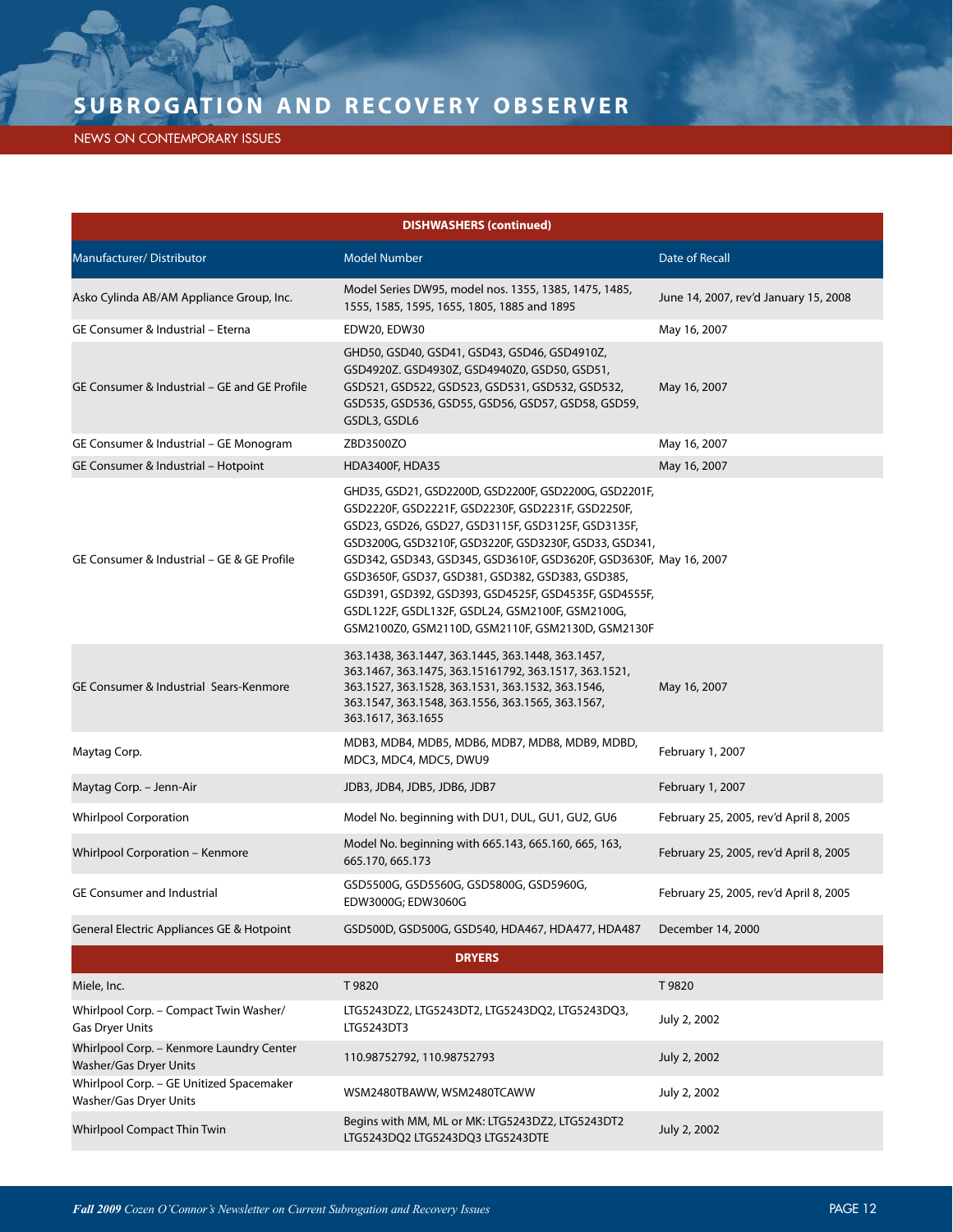| <b>DRYERS (continued)</b>                                                                                  |                                                                                                                                                                                                                                                                                                                                                                                                                                                                                   |                       |  |  |
|------------------------------------------------------------------------------------------------------------|-----------------------------------------------------------------------------------------------------------------------------------------------------------------------------------------------------------------------------------------------------------------------------------------------------------------------------------------------------------------------------------------------------------------------------------------------------------------------------------|-----------------------|--|--|
| Manufacturer/Distributor                                                                                   | <b>Model Number</b>                                                                                                                                                                                                                                                                                                                                                                                                                                                               | <b>Date of Recall</b> |  |  |
| Kenmore Laundry Center                                                                                     | Begins with MM, ML or MK: 110.98752792, 110.98752793                                                                                                                                                                                                                                                                                                                                                                                                                              | July 2, 2002          |  |  |
| General Electric Unitized Spacemaker                                                                       | Has Z, A, D as second character: WSM280TBAWW<br>WSM2480TCAWW                                                                                                                                                                                                                                                                                                                                                                                                                      | July 2, 2002          |  |  |
| <b>DEEP FRYERS</b>                                                                                         |                                                                                                                                                                                                                                                                                                                                                                                                                                                                                   |                       |  |  |
| JC Penney - Cooks                                                                                          | 22016                                                                                                                                                                                                                                                                                                                                                                                                                                                                             | March 11, 2008        |  |  |
|                                                                                                            | <b>OVENS</b>                                                                                                                                                                                                                                                                                                                                                                                                                                                                      |                       |  |  |
| <b>GE Consumer &amp; Industrial</b>                                                                        | Model no begins with J2B900 and J2B915                                                                                                                                                                                                                                                                                                                                                                                                                                            | April 8, 2009         |  |  |
| GE Consumer & Industrial                                                                                   | GE/Profile JCT915, JT912, JT915, JT952, JT955, JT965, JT980,<br>JTP20, JTP25, JTP28, JTP48, JTP50, JTP86                                                                                                                                                                                                                                                                                                                                                                          | November 18, 2008     |  |  |
| <b>GE Consumer &amp; Industrial</b>                                                                        | Monogram ZET3058, ZET938, ZET958                                                                                                                                                                                                                                                                                                                                                                                                                                                  | November 18, 2008     |  |  |
| <b>GE Consumer &amp; Industrial</b>                                                                        | Kenmore (all models numbers start with 911) 4771, 4775,<br>4781, 4904, 4905, 4923                                                                                                                                                                                                                                                                                                                                                                                                 | November 18, 2008     |  |  |
| Frigidaire Canada                                                                                          | 790.30472400, 790.30473400, 790.30473401, 790.3047440,<br>790.30479400                                                                                                                                                                                                                                                                                                                                                                                                            | May 20, 2008          |  |  |
| Keystone Manufacturing Co. Cook's Essentials<br>Multi-Function Convection Oven with pull-out<br>Rotisserie | 910500                                                                                                                                                                                                                                                                                                                                                                                                                                                                            | September 12, 2007    |  |  |
| Keystone Manufacturing Co.- Deni Convection<br>Oven with Rotisserie                                        | 10500                                                                                                                                                                                                                                                                                                                                                                                                                                                                             | September 12, 2007    |  |  |
| Petters Consumer Brands LLC - Sunbeam<br>Microwave                                                         | SNM1501RAQ                                                                                                                                                                                                                                                                                                                                                                                                                                                                        | July 17, 2007         |  |  |
| BSH Home Appliances Corp.- Thermador Built-In<br>Ovens                                                     | (single ovens) C271B, C301B, SEC271B and SEC301B                                                                                                                                                                                                                                                                                                                                                                                                                                  | June 29, 2007         |  |  |
| BSH Home Appliances Corp. - Thermador Built-In<br>Ovens                                                    | (combination models) SEM272B, SEM302B, SEMW272B<br>and SEMW302B                                                                                                                                                                                                                                                                                                                                                                                                                   | June 29, 2007         |  |  |
| BSH Home Appliances Corp. - Thermador Ceramic<br>Cooktops                                                  | CIT302DS/01 and CIT362DS/01                                                                                                                                                                                                                                                                                                                                                                                                                                                       | June 7, 2007          |  |  |
| GE Consumer & Industrial - GE Monogram<br><b>Professional Gas Ranges</b>                                   | ZDP48N6DHSS, ZDP48L6DHSS, ZDP36N4DHSS and<br>ZDP36L4DHSS                                                                                                                                                                                                                                                                                                                                                                                                                          | June 6, 2007          |  |  |
| GE Consumer & Industrial - GE Monogram<br>Professional Gas Ranges                                          | ZDP48N6RH1SS, ZDP48L6RH1SS, ZDP48N4GH1SS,<br>ZDP48L4GH1SS, ZDP48N6DH1SS, ZDP36N4DH11SS and<br>ZDP36L4DH1SS                                                                                                                                                                                                                                                                                                                                                                        | December 15, 2005     |  |  |
| <b>GE Consumer &amp; Industrial</b>                                                                        | <b>GE/GE Profile</b><br>JKP85B0A3BB, JKP85B0D1BB, JPK85W0A3WW,<br>JKP85W0D1WW, JKP86B0F1BB, JKP86C0F1CC, JKP86S0F1SS,<br>JKP86W0F1WW, JT965B0F1BB, JT965C0F1CC, JT965S0F1SS,<br>JT965W0F1WW, JTP85B0D1BB, JTP85W0A2WW,<br>JTP85W0A3WW, JTP85W0A4WW, JTP85W0A5WW,<br>JTP85W0D1WW, JTP86B0F1BB, JTP86C0F1CC, JTP86S0F1SS,<br>JTP86W0F1WW, JTP95B0A2BB, JTP95B0A3BB, JTP95B0A4BB,<br>JTP95B0A5BB, JTP95B0D1BB, JTP95W0A2WW,<br>JTP95W0A3WW, JTP95W0A4WW, JTP95W0A5WW,<br>JTP95W0D1WW | December 5, 2007      |  |  |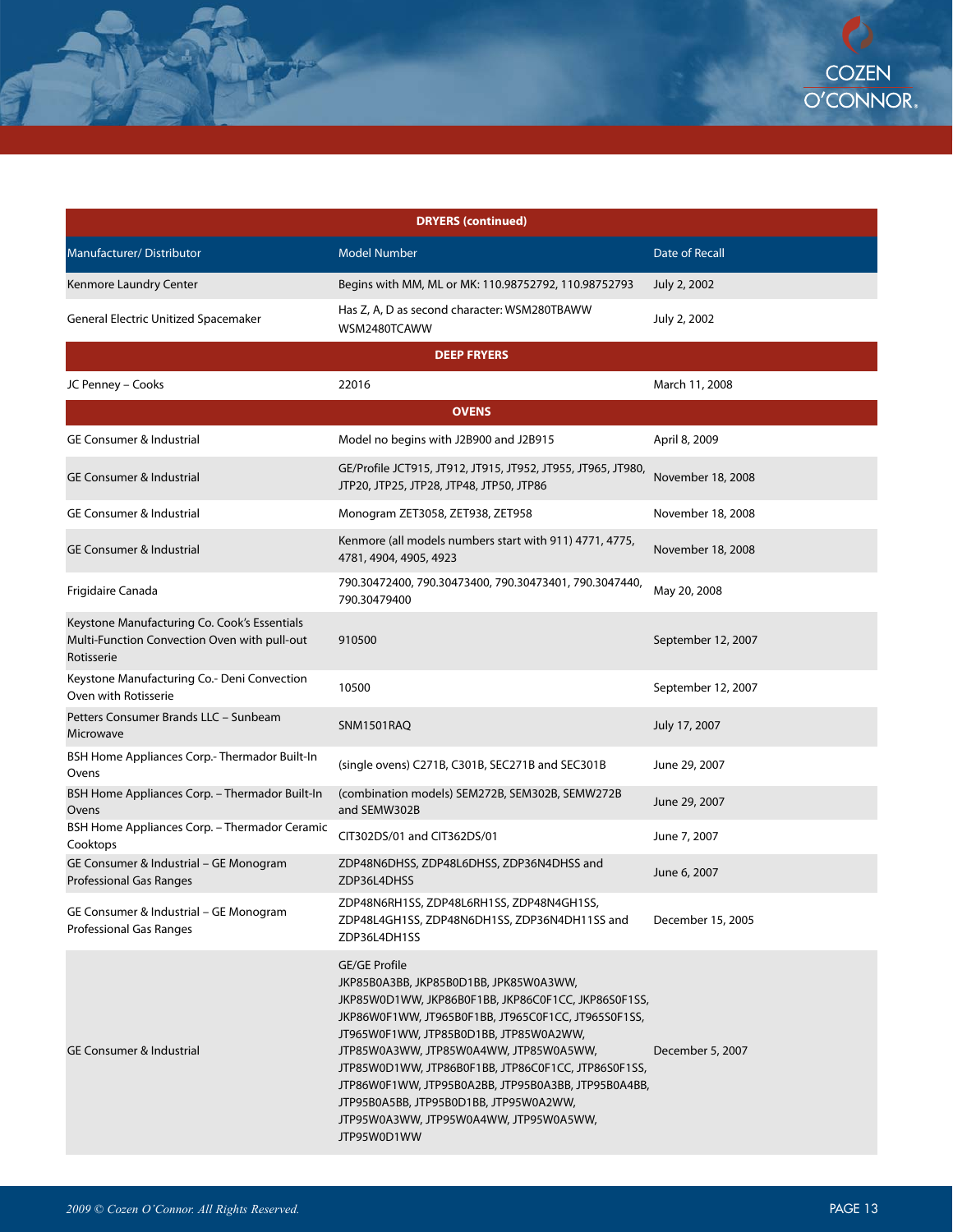NEWS ON CONTEMPORARY ISSUES

| <b>OVENS (continued)</b>                                                 |                                                                                                                                                                                                                                                                                                                                                                |                       |  |  |
|--------------------------------------------------------------------------|----------------------------------------------------------------------------------------------------------------------------------------------------------------------------------------------------------------------------------------------------------------------------------------------------------------------------------------------------------------|-----------------------|--|--|
| Manufacturer/Distributor                                                 | <b>Model Number</b>                                                                                                                                                                                                                                                                                                                                            | <b>Date of Recall</b> |  |  |
| <b>GE Consumer &amp; Industrial</b>                                      | Kenmore (all model numbers start with 911) 41485991,<br>41485993, 41485994, 41489991, 41489992, 41489993,<br>41489994, 41489994, 49485992, 49489992, 47692100,<br>47699100, 47862100, 47869100, 47812200, 47813200,<br>47814200, 47819200, 47792200, 47793200, 47794200,<br>47799200                                                                           | December 5, 2007      |  |  |
|                                                                          | <b>WASHERS</b>                                                                                                                                                                                                                                                                                                                                                 |                       |  |  |
| Top Load Washer - Crosley, Frigidaire, Kelvinator,<br>White-Westinghouse | CTW100FW, GLWS1749FS, SWS833HS, FTW3011KW,<br>KWS1349DS, SWX703HQ, FTW3014KW, MWS939AS,<br>SWX703HS, FWS1233FS, SWS1233HQ, WWS833FS,<br>FWS933FS, SWS1233HS, WWTW3000KW, GLWS1439FC,<br>SWS1339HS, GLWS1439FS, SWS1649HS                                                                                                                                       | July 30, 2009         |  |  |
| Maytag and Samsung Front Loading Washers                                 | 2005: GA, GC, GE, GG, GJ, GL, GN, GP, GR, GT, GV, GX. 2006:<br>JA, JC, JE, JG, JJ, JL, JN.                                                                                                                                                                                                                                                                     |                       |  |  |
| White-Westinghouse                                                       | Front Load Washer - Crosley, Frigidaire, Wascomat, CFW2000FW, FTF530FX, WE17N, FCCW3000FS, GLTF1570FS,<br>WTF330HS, WE17M                                                                                                                                                                                                                                      | July 30, 2009         |  |  |
| Laundry Center - Crosley, Frigidaire, Kenmore,<br>White-Westinghouse     | 97812, CLCE900FW, GLET1142FS, 97912, FEX831FS,<br>GLGH1642FS, 97962, FGX831FS, GLGT1031FS, C97812,<br>FLGB82001FS, MEX731CFS, C97962, GLEH1642FS,<br>SWSG1031HS, CLCE500FW, GLET1031FS, SWXG831HS                                                                                                                                                              | July 30, 2009         |  |  |
| <b>REFRIGERATORS</b>                                                     |                                                                                                                                                                                                                                                                                                                                                                |                       |  |  |
| Kenmore Elite Trio                                                       | 21Cu.Ft.: 795.7519240, 795.7519340, 795.7519440,<br>795.7519640, 795.7519940, 25Cu.Ft.: 795.7554640,<br>795.7554940, 795.7555240, 795.7555340, 795.7555440,<br>795.7555640, 795.7555940, 795.7554240, 795.7554340,<br>795.7554440                                                                                                                              | June 29, 2005         |  |  |
| LG                                                                       | LRFC21755TT, LRFC2570SW LRFC21755SB LRFC25750SB<br>LRFC21755ST LRFC25750TT                                                                                                                                                                                                                                                                                     | June 29, 2005         |  |  |
| Viking Range Corp.                                                       | Viking Range Corp.                                                                                                                                                                                                                                                                                                                                             |                       |  |  |
| Maytag (Jenn-Air, Amana, Admiral, Magic Chef)                            | Side by Side:AA, AC, AE, AG, AJ, AL, AN, AP, AR, AT, AV, AX,<br>CA, CC, CE, CG, CJ, CL, ZB, ZD, ZF, ZH, ZK, ZM, ZQ, ZS, ZU, ZW,<br>ZY, ZZ; and Model Numbers beginning with ARS, CS, JC, JS,<br>MS, MZ, PS. Top Freezer: AA, AC, AE, AG, AJ, AL, AN, AP, AR,<br>AT, AV, AX, ZK, ZM, ZQ, ZS, ZU, ZW, ZY, ZZ; and Model<br>Numbers beginning with AT, CT, MT, PT |                       |  |  |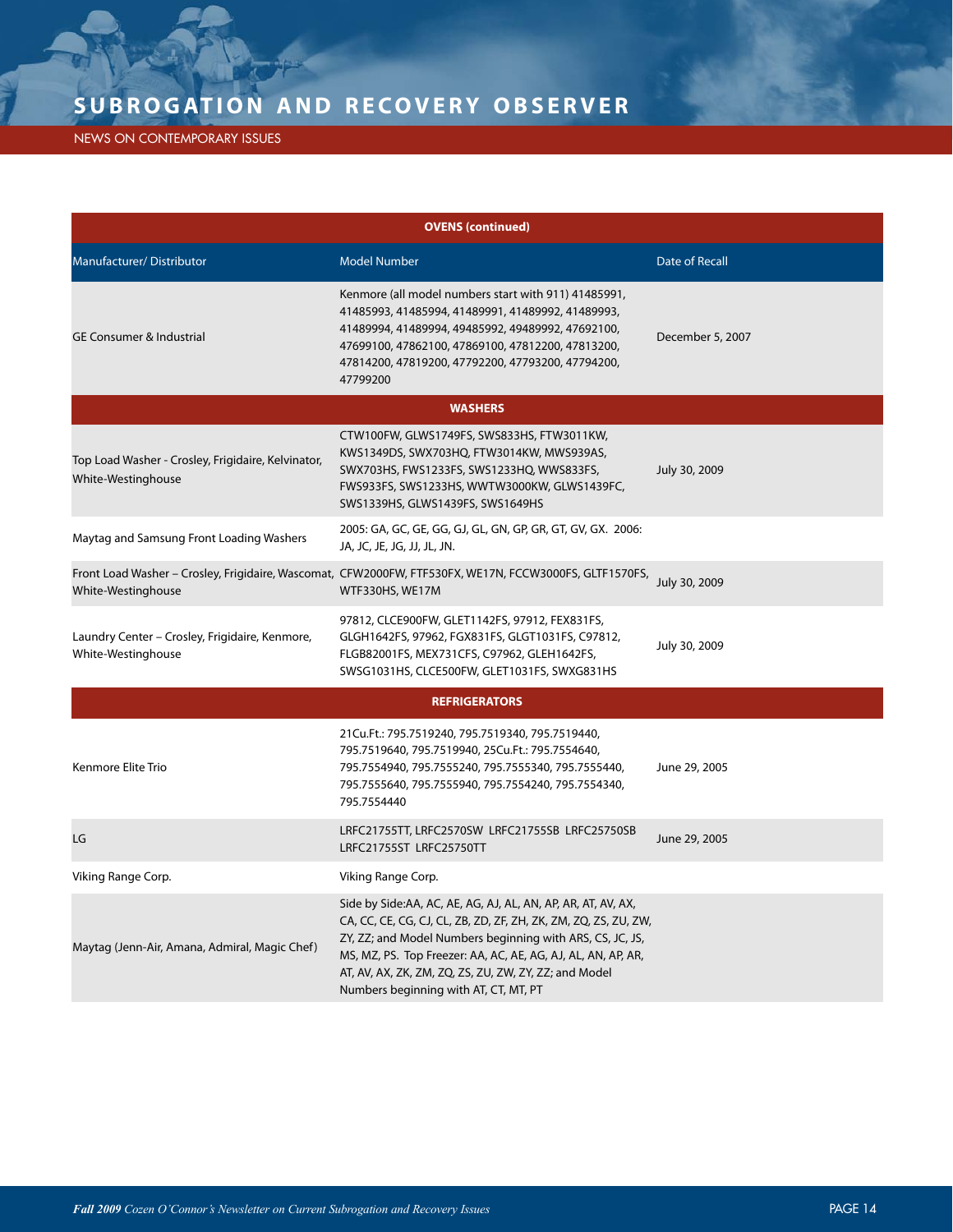## RECENT OPINIONS OF INTEREST IN THE SUBROGATION ARENA

#### INSURER'S SUBROGATION SUIT DOES NOT "SPLIT A CAUSE OF ACTION" IN PENNSYLVANIA

The Pennsylvania Superior Court recently clarified Pennsylvania law relating to splitting a cause of action. The case arose out of a fire in June 2005 in Allegheny County, Pennsylvania.

George Hay was following a tractor trailer down an exit ramp when, without warning, the driver of the vehicle attempted a u-turn in the middle of the exit ramp. The driver was unsuccessful and the tractor trailer jack-knifed on the ramp, blocking both lanes of travel. Mr. Hay was unable to stop his vehicle before striking the truck. State Farm promptly reimbursed Mr. Hay for the property damage to his vehicle and State Farm was subrogated in the amount of \$9,020.58 for damages paid to its insured.

In October 2006, Mr. Hay and his wife filed a Complaint alleging personal injuries from the accident. Suit was filed against the driver and his employer. The Complaint sought compensation for Mr. Hay's physical injuries, his mental anxiety, and his wife's loss of consortium. The Complaint did not request compensation for the damages to the vehicle sustained in the collision.

In May 2007, State Farm filed its own Complaint against the defendant seeking satisfaction of its subrogation lien. State Farm did not assert a claim for Mr. Hay's personal injuries or attempt to recover the deductible. The defendants filed preliminary objections asserting that State Farm was not entitled to recover on its subrogated claim. The defendant contended that State Farm had waived its negligence claim pursuant to Pennsylvania Rule of Civil Procedure 1020(d), because the Hays had already filed a Complaint seeking damages arising out of the same "transaction or occurrence." The trial court accepted the argument and dismissed State Farm's Complaint. State Farm appealed.

In considering the matter, the appellate court noted that the trial court's reasoning suggested that the separate actions commenced by Mr. Hay for personal injury and State Farm for property damage split the cause of action in the underlying case, as both actions arose from the same transaction and both asserted negligence. The trial court further reasoned that such an action was improper based on case law holding

that in a subrogation action the insurance company stands in the shoes of the insured.

State Farm contended on appeal that its right to recover on its subrogated property damage claim exists independent of Hay's personal injury claims and that, while limited to the extent of Hay's original property damage, State Farm's claim may not have been joined with Hay's claim under Rule 1020.

The appellate court reviewed the language of Rule 1020 and observed that the plain language of the Rule appears to presume application only to claims raised by a single plaintiff. Pa.R.C.P. 1020(a). The appellate court concluded that "Rule 1020(d) can be used to compel joinder of causes of action brought by multiple parties in separate actions (and waiver of those not so joined) only if the interest of those parties would require compulsory joinder in a single action as plaintiffs." Noting that the unity and identity of interest between an insurer and its insured is not sufficient to compel their joinder as plaintiffs if they were any other two parties, they may not be compelled to assert their related claims in a single action under Rule 1020(d). The "unity and identity of interests" of State Farm and its insured ceased to exist after State Farm paid its insured's claim for property damage. State Farm had no interest in the insured's personal injury action and, thus, no particular motivation to pursue recovery on such a claim. Similarly, State Farm's insured, once reimbursed for his property damage under the terms of the insurance policy, has no further interest in pursuing that claim. The trial court's ruling resulted in an impractical and unjust result because it did not recognize that State Farm acted only to recover its own loss and was acting in its own capacity. State Farm Mut. Auto. Ins. Co. v. Ware's Van Storage, 953 A. 2d 568 (Pa. Super 2008).

#### FLORIDA APPELLATE COURT EMBRACES "THE UNDERTAKER DOCTRINE"

In Travelers Insurance Company v. Securitylink from Ameritech, Inc., No. 3007-3177, a Florida appellate court overturned a trial court order dismissing a Complaint against a security company on the grounds that the security company did not owe a duty to Travelers' insured.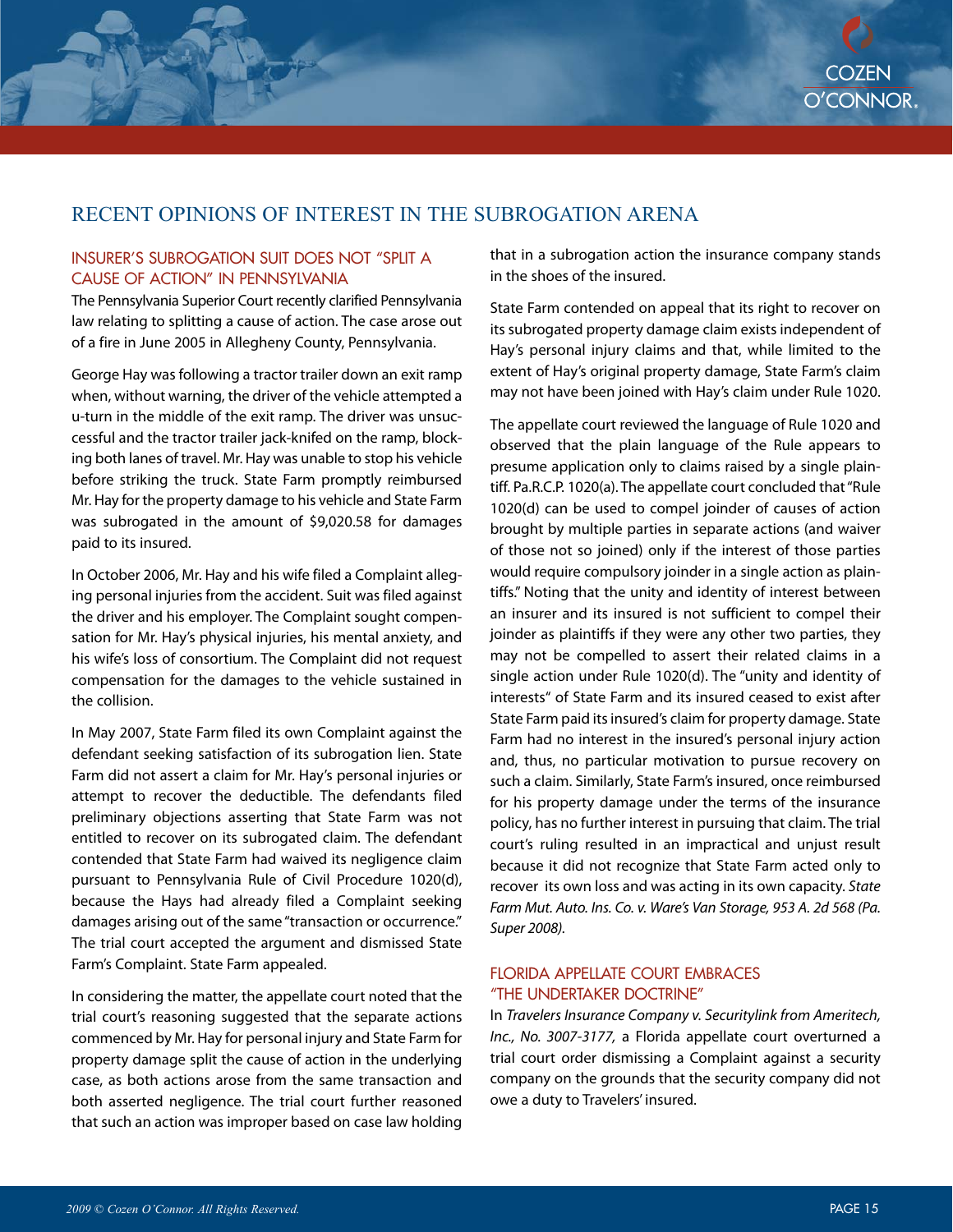#### NEWS ON CONTEMPORARY ISSUES

Travelers Insurance Company insured a warehouse owner. The warehouse owner contracted with Securitylink from Ameritech, Inc. ("the alarm company") to install and monitor an alarm at its warehouse. The alarm company, in turn, employed the security company, Vanguard Security, Inc., to respond to alarm calls at the warehouse. According to established procedure, when the alarm sounded the alarm company contacted the security company to send a guard to inspect the premises. The guard from the security company would go to the warehouse, inspect the premises for any signs of forced entry or suspicious activity, and report back to the alarm company.

One weekend, the alarm company received four alarm signals from the warehouse. Each time, the alarm company called the security company to dispatch a guard to inspect the premises. On the first three alarms, the guard inspected the premises and reported no evidence of forced entry or suspicious activity. On the fourth alarm, the alarm company called the warehouse owner, requesting it send someone to the warehouse. Upon entering the warehouse, the warehouse owner discovered a ladder descending from a broken skylight and determined that merchandise was missing.

Travelers paid the claim on the stolen merchandise and filed a subrogation action to recover the monies paid on the claim. After several amendments, the insurer's Complaint alleged negligence, gross negligence, and breach of contract against both the alarm company and the security company. Upon motion, the trial court dismissed the claims against the security company, and the insurer appealed.

The security company contended that it owed a duty only to the alarm company with whom it contracted. The Court of Appeals stated, however, that Florida law is well settled that a non-contracting party may bring an action for breach of contractual duty when the party is the intended beneficiary of the contract. Further, negligent performance of inspections may give rise to a cause of action.

The Court of Appeals cited two Florida cases adopting the standards set forth in Section 324A of the Restatement (Second) of Torts (1965) relating to the "undertaker doctrine." The security company undertook, upon request, to respond to and inspect the property of an alarm company customer for forced entry or suspicious activity. Although the security company contracted to provide this service at the request of the alarm company, the alarm company customers, including the warehouse owner, were the direct beneficiaries of the contracted services. In addition, the security company undertook to render services that were necessary to protect the property of the alarm company customers.

The Court reasoned as follows:

Thus, the security company may be held liable to the warehouse owner: (a) if the security company failed to reasonably perform its obligation to respond and inspect the warehouse premises; (b) the warehouse owner suffered harm because it relied on the security company reasonably performing these services; and (c) the harm suffered is directly attributable to the security company's failure to reasonably perform these services. We, therefore, determine that the insurer's Complaint sufficiently pleads a cause of action against the security company under the undertaker doctrine.

#### KENTUCKY APPELLATE COURT ADDRESSES "ECONOMIC LOSS DOCTRINE"

A Kentucky Appeals Court recently addressed the economic loss rule in a decision on an insurance company's product liability suit over a \$2.8 million dollars piece of industrial equipment that failed and destroyed itself. Industrial Risk Insurers v. Giddings & Lewis, Inc. The Court of Appeals for the Commonwealth of Kentucky No. 2007-CA-002163-MR bolstered an earlier decision from the same court whether the doctrine, which generally bars claims in cases where a product only damages itself, can be applied to cases in Kentucky.

The Kentucky Supreme Court has not yet addressed the economic loss doctrine but in 2004 the Kentucky Appellate Court offered a limited ruling on the applicability of the doctrine. The Court essentially adopted Colorado's version of the economic loss rule.

The facts in the most recent case arose from a 1997 fire at an Ingersoll-Rand Company facility. Several tons of metal escaped from a spinning lathe and destroyed the equipment and several nearby components. Industrial Risk Insurers paid \$2.8 million for repairs and related costs associated with the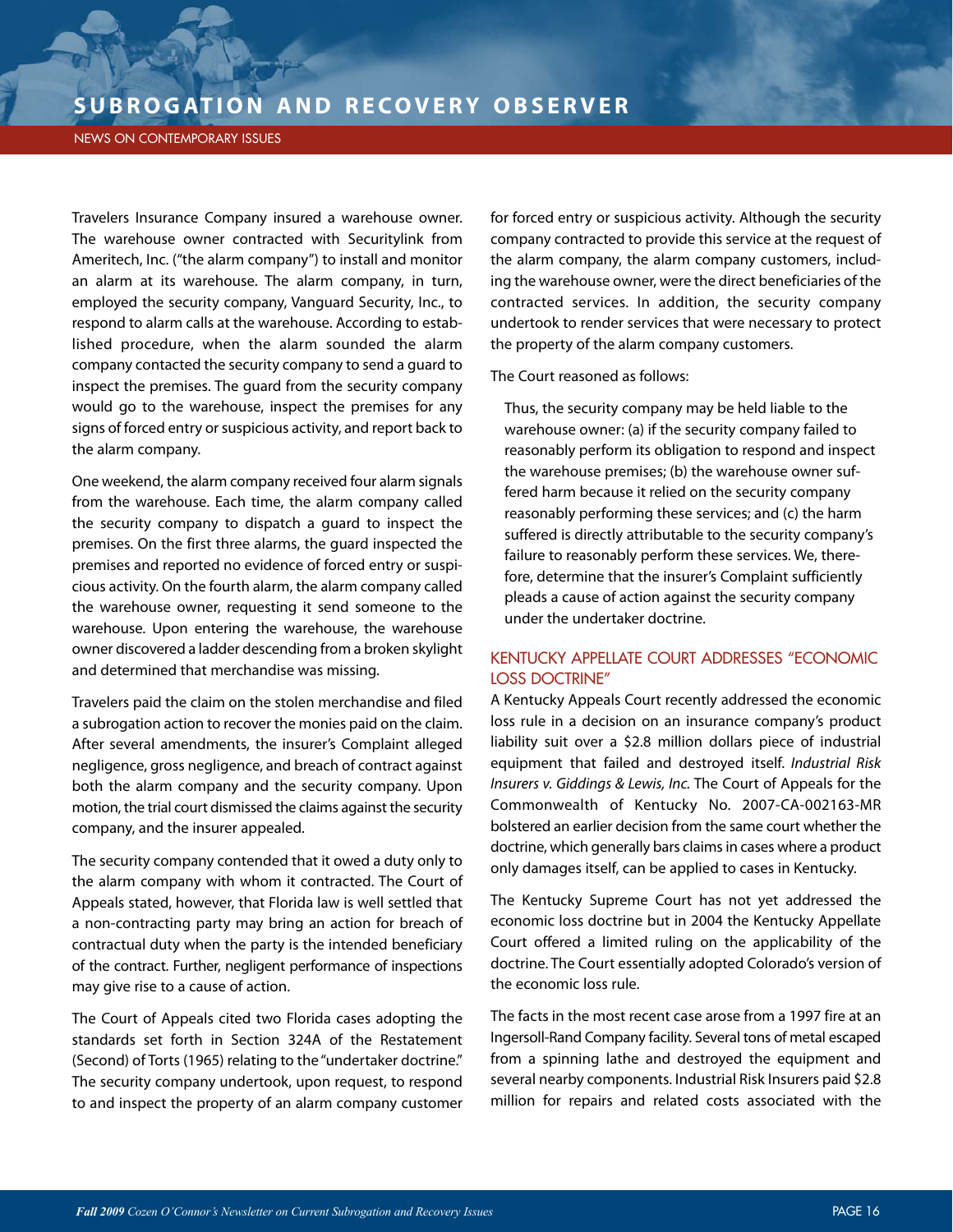incident. IRI then sued the manufacturer of the machine asserting claims of negligence, product liability, negligent misrepresentation, and fraud. The trial court granted summary judgment to the defendant based upon the economic loss rule although the Court freely admitted that it did not understand the logic behind the exception. The appeals court affirmed the applicability of the rule and dismissed IRI's contention that the Complaint was subject to an exception for sudden and calamitous events. IRI urged Kentucky to adopt the sudden and calamitous event exception to the economic loss rule which essentially renders the rule inapplicable if the damage occurs in the course of a dangerous accident that might have caused personal injury or, in some cases, property damage.

The appeals court did not believe there was any logical reason to determine the amount of damage available based on whether a product failed by small increments or suddenly. The end result is the same, the product failed. The appeals court did determine that the claims of negligent misrepresentation and fraud arose out of common law tort theories and thus did not fall within the economic loss rule. The case was sent back to the Circuit Court to address those issues. The Court cautioned that it was not holding that the claims would ultimately withstand appropriate motions for summary judgment or a directed verdict but the parties should be permitted to make their arguments regarding the validity of those claims. The Court also left open the issue of whether IRI could prove that the lathe components constitute one product or several products, a distinction that might allow the possibility of recovery.

"The appeals court did not believe there was any logical reason to determine the amount of damage available based on whether a product failed by small increments or suddenly. The end result is the same."

To obtain additional copies, permission to reprint articles, or to change mailing information, please contact:

#### **Eric M. Kaufman** Director of Marketing Operations 800.523.2900 or 215.665.4704 ekaufman@cozen.com

To suggest topics or for questions, please contact:



**Mark T. Mullen, Esq.** Editor Subrogation and Recovery Observer 800.523.2900 or 215.665.2091 mmullen@cozen.com



**Elliott R. Feldman, Esq. Chair** Subrogation and Recovery Department 800.523.2900 or 215.665.2071 efeldman@cozen.com



**Kevin J. Hughes, Esq.** Vice-Chair Subrogation and Recovery Department 800.523.2900 or 215.665.2739 khughes@cozen.com